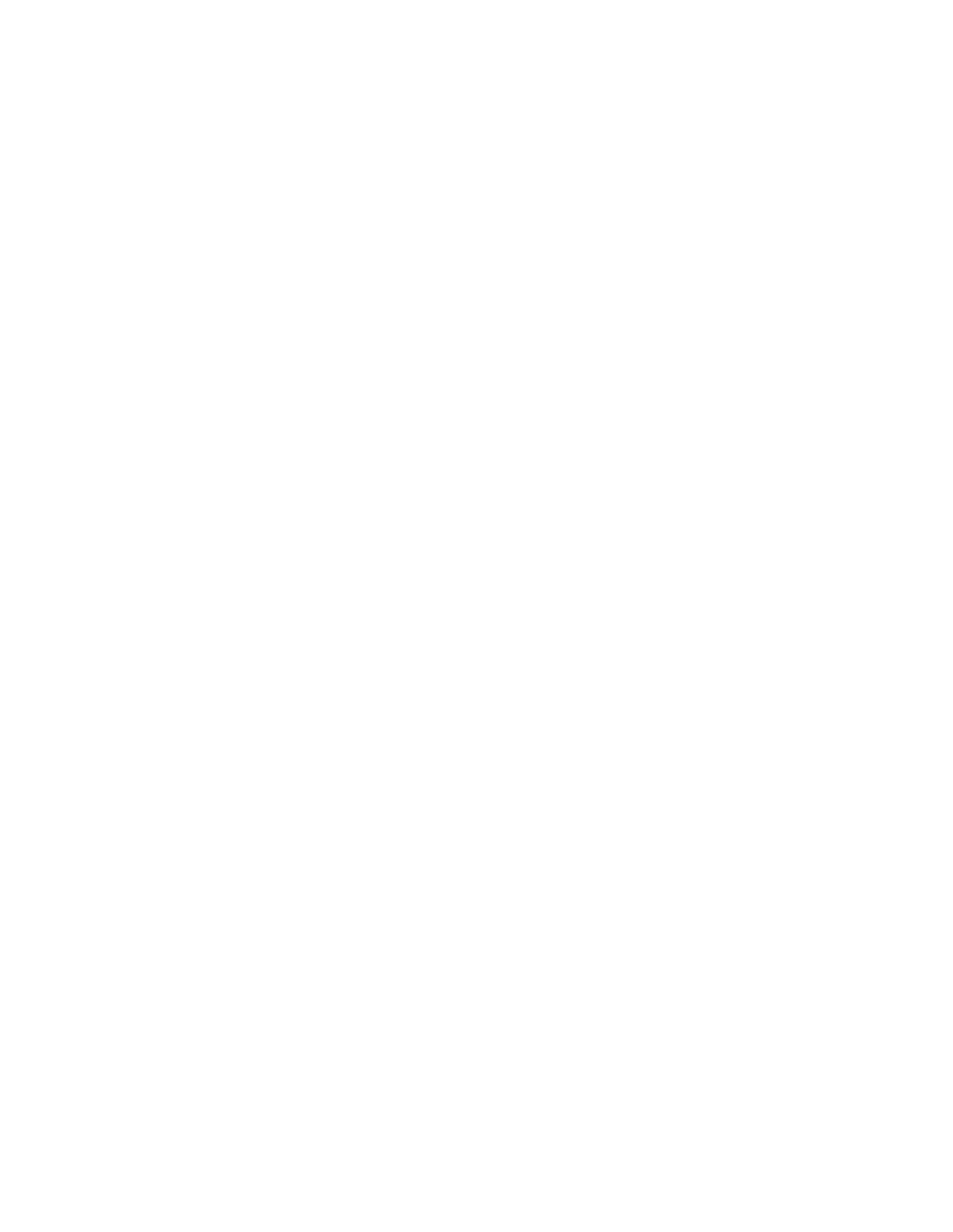## <span id="page-2-0"></span>**HP Network Node Manager i Software Smart Plugin Performance for Traffic**

## <span id="page-2-1"></span>Legal Notices

## **Warranty**

The only warranties for HP products and services are set forth in the express warranty statements accompanying such products and services. Nothing herein should be construed as constituting an additional warranty. HP shall not be liable for technical or editorial errors or omissions contained herein.

The information contained herein is subject to change without notice.

## **Restricted Rights Legend**

Confidential computer software. Valid license from HP required for possession, use or copying. Consistent with FAR 12.211 and 12.212, Commercial Computer Software, Computer Software Documentation, and Technical Data for Commercial Items are licensed to the U.S. Government under vendor's standard commercial license.

For information about third-party license agreements, see the license-agreements directory on the product installation media.

## **Copyright Notices**

© Copyright 2009–2010 Hewlett-Packard Development Company, L.P.

This product includes software developed by the Apache Software Foundation (http://www.apache.org/). Portions Copyright © 1999-2003 The Apache Software Foundation. All rights reserved.

This product includes ASM Bytecode Manipulation Framework software developed by Institute National de Recherche en Informatique et Automatique (INRIA). Copyright © 2000-2005 INRIA, France Telecom. All Rights Reserved.

This product includes Commons Discovery software developed by the Apache Software Foundation (http://www.apache.org/). Copyright © 2002-2008 The Apache Software Foundation. All Rights Reserved.

This product includes Netscape JavaScript Browser Detection Library software, Copyright © Netscape Communications 1999-2001

This product includes Xerces-J xml parser software developed by the Apache Software Foundation (http://www.apache.org/). Copyright © 1999-2002 The Apache Software Foundation. All rights reserved.

This product includes software developed by the Indiana University Extreme! Lab (http://www.extreme.indiana.edu/). Xpp-3 Copyright © 2002 Extreme! Lab, Indiana University. All rights reserved.

## **Trademark Notices**

DOM4J® is a registered trademark of MetaStuff, Ltd.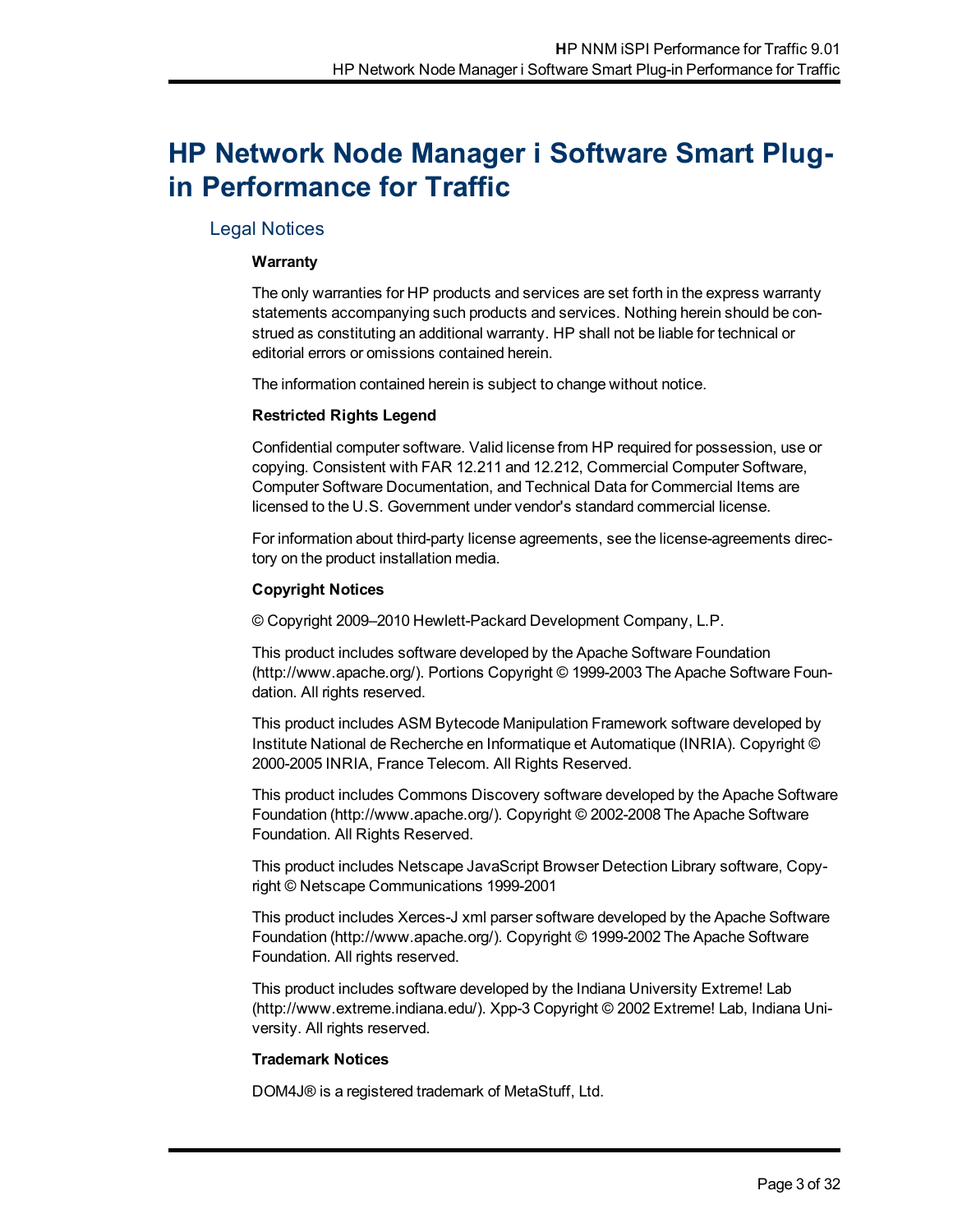Java™ is a U.S. trademark of Sun Microsystems, Inc.

Microsoft® , Windows®, and Windows® XP are U.S. registered trademarks of Microsoft Corporation.

Oracle® is a registered U.S. trademark of Oracle Corporation, Redwood City, California.

UNIX® is a registered trademark of The Open Group.

#### **Oracle Technology — Notice of Restricted Rights**

Programs delivered subject to the DOD FAR Supplement are 'commercial computer software' and use, duplication, and disclosure of the programs, including documentation, shall be subject to the licensing restrictions set forth in the applicable Oracle license agreement. Otherwise, programs delivered subject to the Federal Acquisition Regulations are 'restricted computer software' and use, duplication, and disclosure of the programs, including documentation, shall be subject to the restrictions in FAR 52.227-19, Commercial Computer Software-Restricted Rights (June 1987). Oracle USA, Inc., 500 Oracle Parkway, Redwood City, CA 94065. For the full Oracle license text, see the license-agreements directory on the NNMi product DVD.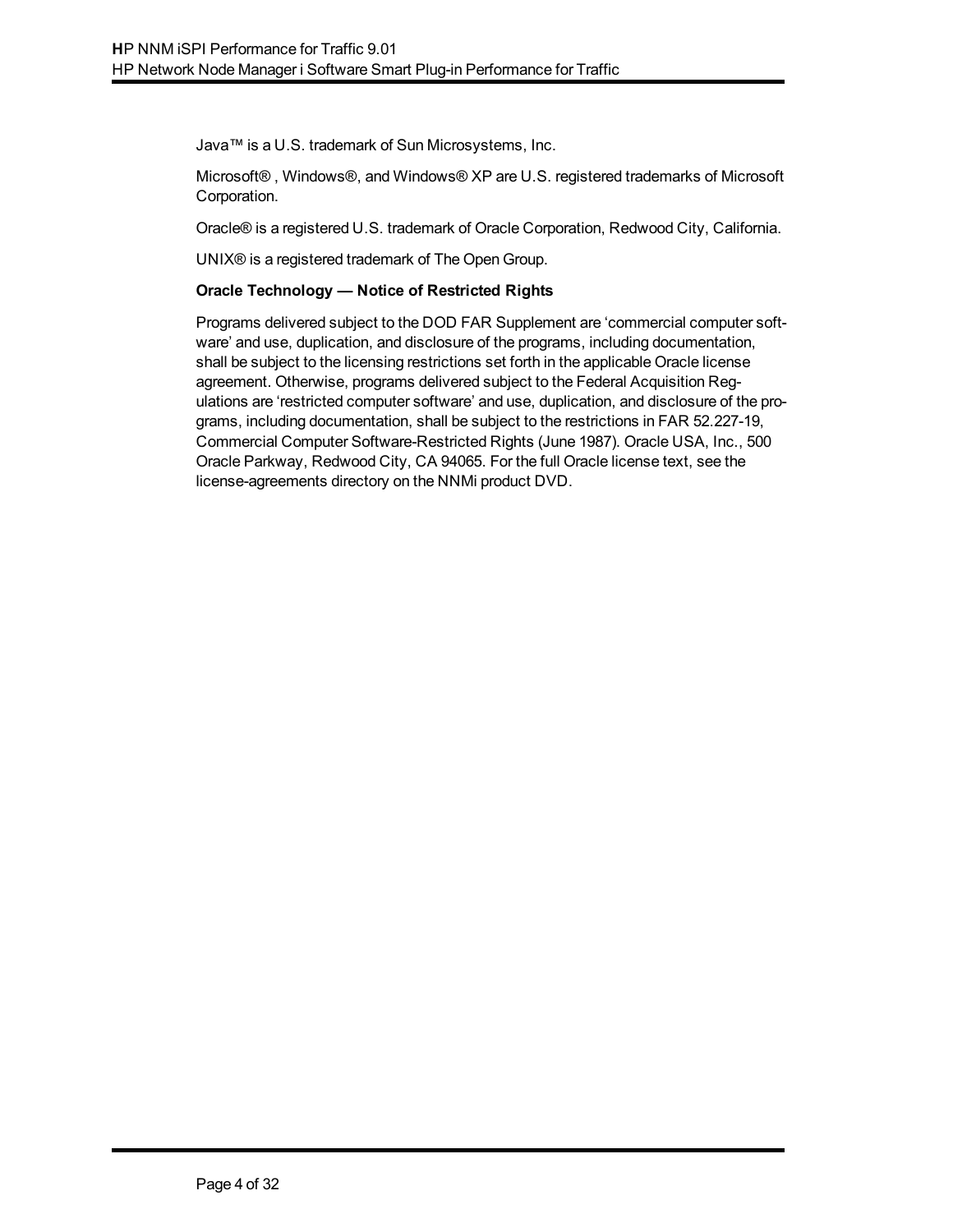## <span id="page-4-0"></span>**Table of Contents**

| HP Network Node Manager i Software Smart Plug-in Performance for Traffic 3 |   |
|----------------------------------------------------------------------------|---|
|                                                                            |   |
|                                                                            |   |
| HP Network Node Manager i Software Smart Plug-in Performance for Traffic 7 |   |
|                                                                            |   |
|                                                                            |   |
|                                                                            |   |
|                                                                            |   |
|                                                                            |   |
|                                                                            |   |
|                                                                            |   |
|                                                                            | 8 |
|                                                                            | 8 |
|                                                                            |   |
|                                                                            |   |
|                                                                            |   |
|                                                                            |   |
|                                                                            |   |
|                                                                            |   |
|                                                                            |   |
|                                                                            |   |
|                                                                            |   |
|                                                                            |   |
|                                                                            |   |
|                                                                            |   |
|                                                                            |   |
|                                                                            |   |
|                                                                            |   |
|                                                                            |   |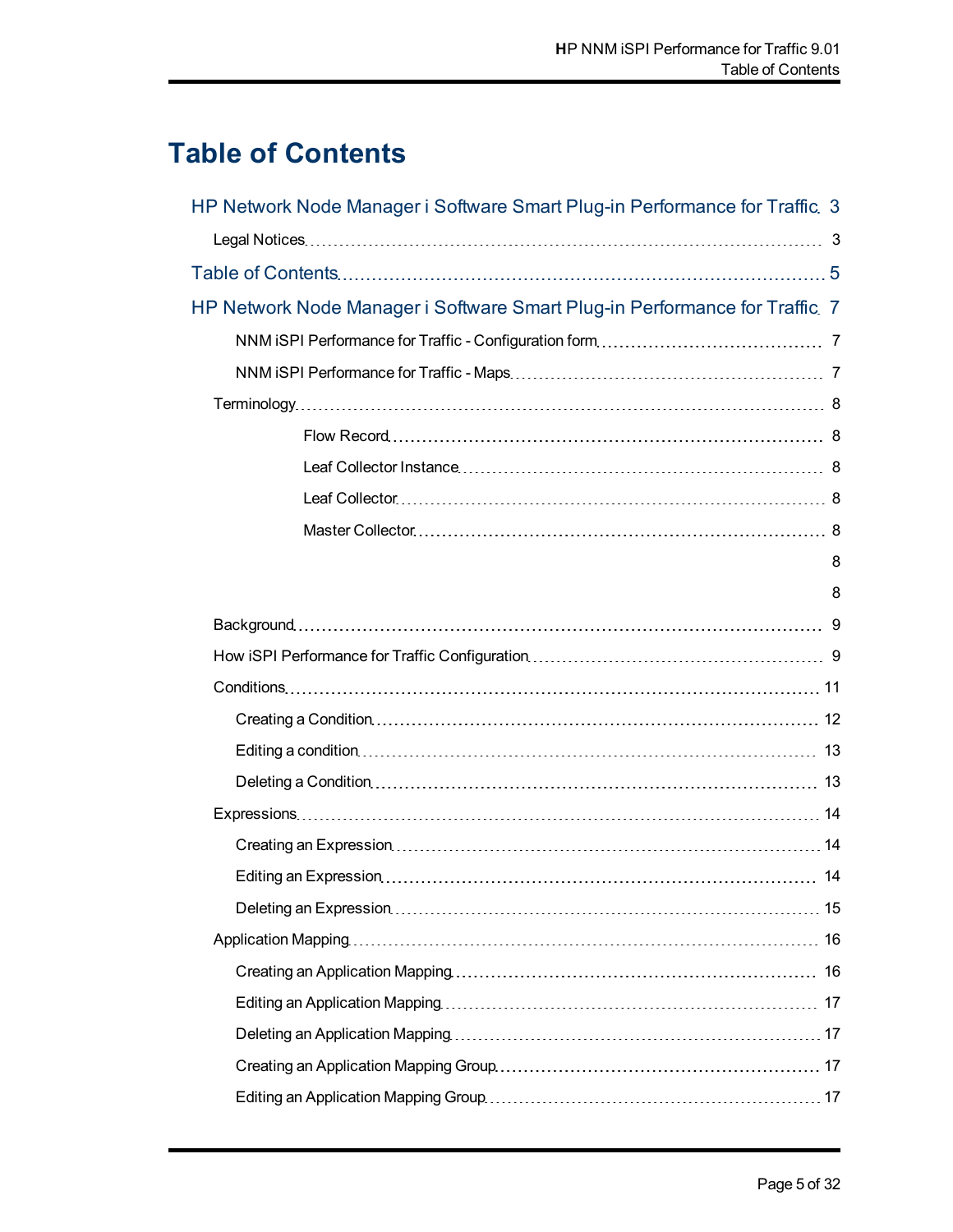| The HP Network Node Manager i Software Smart Plug-in Performance for Traffic (NNM |  |  |
|-----------------------------------------------------------------------------------|--|--|
|                                                                                   |  |  |
|                                                                                   |  |  |
|                                                                                   |  |  |
|                                                                                   |  |  |
|                                                                                   |  |  |
|                                                                                   |  |  |
|                                                                                   |  |  |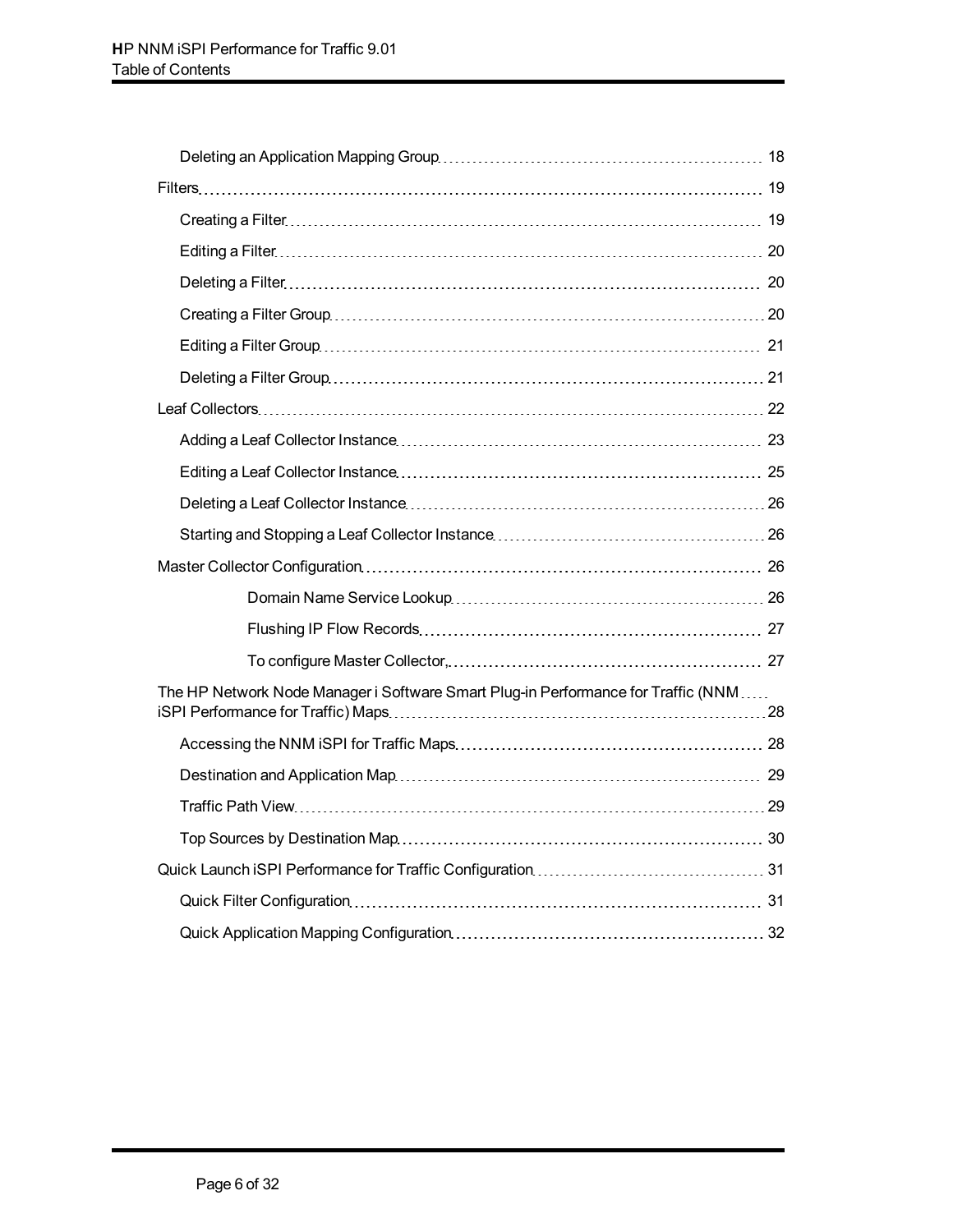## <span id="page-6-0"></span>**HP Network Node Manager i Software Smart Plug-in Performance for Traffic**

The HP Network Node Manager (NNMi) iSPI Performance for Traffic Software extends the capability of NNMi to monitor the performance of the network. The HP NNM iSPI Performance for Traffic (NNM iSPI for Traffic) facilitates enrichment of the obtained data from the IP flow records that are exported by the routers.

The iSPI Performance for Traffic performs the following tasks:

- Aggregates the IP flow records.
- $\bullet$  Enriches the IP flow records by providing the ability to add or update the available fields in the flow records.
- Correlates the obtained IP flow records with NNMi for context based analysis.
- <sup>l</sup> Generates performance reports by exporting data to the Network Performance Server (NPS).
- Generates maps to view the traffic flow information on your network.

After you install the product on the NNMi management server, you can monitor and obtain finer resolution of traffic flow in a specified network. NNMi enables the framework to monitor the state of the computing environment and network in your organization. NNM iSPI Performance for Traffic analyzes the collected data and generates performance reports.

## <span id="page-6-1"></span>NNM iSPI Performance for Traffic - Configuration form

The NNM iSPI Performance for Traffic - Configuration form enables you to configure the various entities required to enrich data received from IP Flow Records. Master Col $l$ ector<sup>1</sup> and Leaf Collectors<sup>2</sup> can be configured for receiving IP Flow records from routers. You can create filters to filter the data in the IP flow records and aggregate it with the help of Master and Leaf Collectors. The individual filters can be grouped to form filter groups which enables advanced filtering capabilities.

NNM iSPI Performance for Traffic Configuration form enables you to add contextual fields to the IP flow records by performing application mapping. Application mapping is achieved by creating an expression and condition. Multiple application mappings can be consolidated to form application groups.

## <span id="page-6-2"></span>NNM iSPI Performance for Traffic - Maps

The NNM iSPI Performance for Traffic - Maps enables you to view the traffic flow information on your network in a graphical form. You can identify the top contributors of traffic

<sup>&</sup>lt;sup>1</sup>The Master Collector receives the processed IP flow from the Leaf Collectors. It performs lookup with NNMi for additional processing of the flow records and exports data to the NNM iSPI Performance for Metrics components to generate performance reports.

<sup>&</sup>lt;sup>2</sup>The Leaf Collector contains Leaf Collector instances, Leaf Collector instances summarize flow records.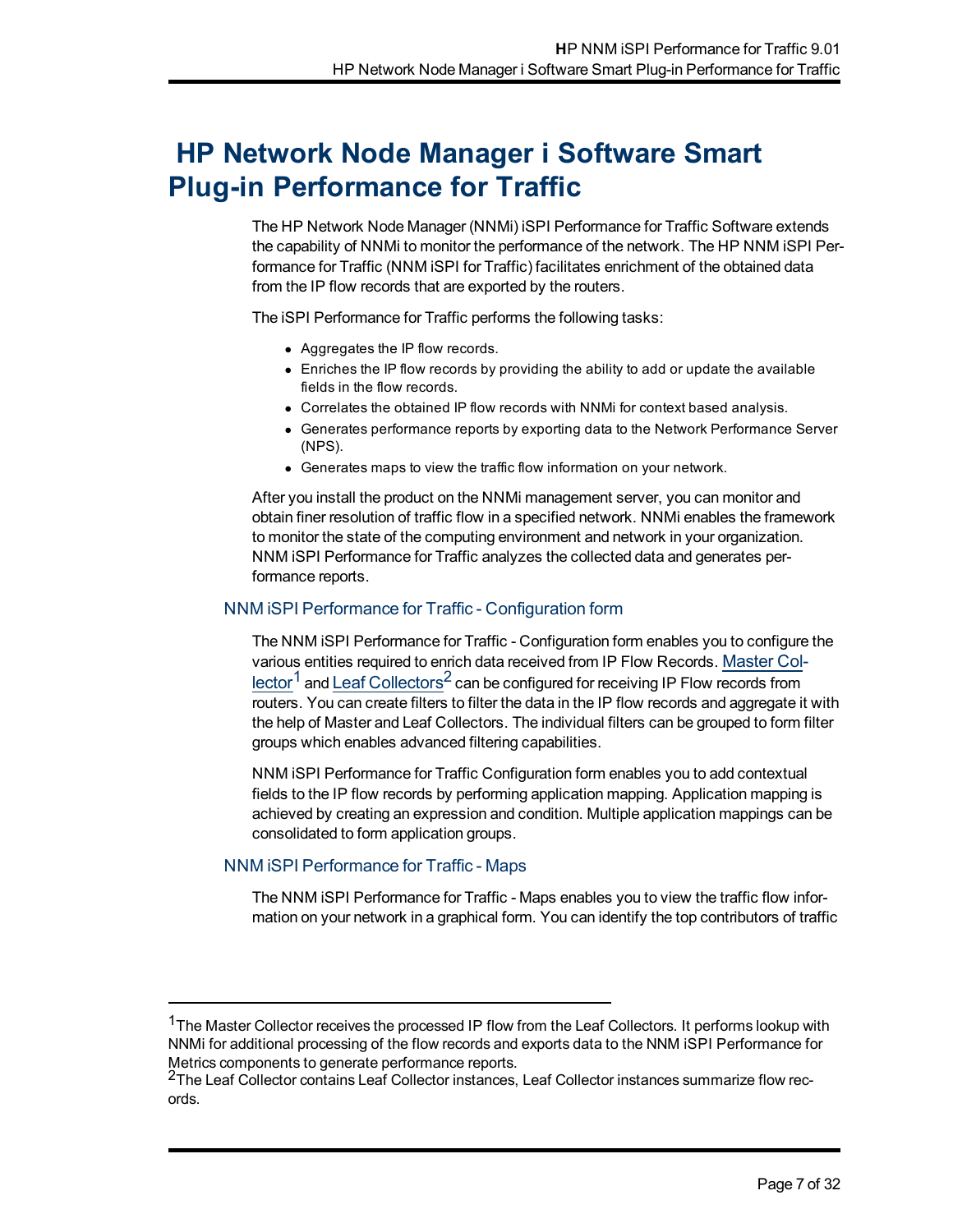flow to your network. The required information can be obtained by using the filters available in the Traffic Map form.

## <span id="page-7-0"></span>**Terminology**

#### <span id="page-7-1"></span>Flow Record

IP flow is the unidirectional sequence of packets with common attributes. A flow record consists of the following data attributes:

- Source IP address
- Destination IP address
- Source Port
- Destination Port
- Types of Service
- IP Protocol

The iSPI Performance for Traffic collects data exported from the routers according to IP flow attributes. The iSPI Performance for Traffic supports the following data formats :

- Netflow (versions: v5, v9)
- Sflow (version: v5)

#### <span id="page-7-2"></span>Leaf Collector Instance

A Leaf Collector instance receives Netflow or Sflow packets from the router. Multiple leaf collector instances can be created within a single Leaf Collector. Each Leaf Collector instance runs its own rule chain with packet filtering, application mapping, and aggregation and forwards the processed flow to the Master Collector.

#### <span id="page-7-3"></span>Leaf Collector

The Leaf Collector contains Leaf Collector instances, Leaf Collector instances summarize flow records.

## <span id="page-7-4"></span>Master Collector

<span id="page-7-6"></span><span id="page-7-5"></span>The Master Collector receives the processed IP flow from the Leaf Collectors. It performs lookup with NNMi for additional processing of the flow records and exports data to the iSPI Performance for Metrics components to generate performance reports.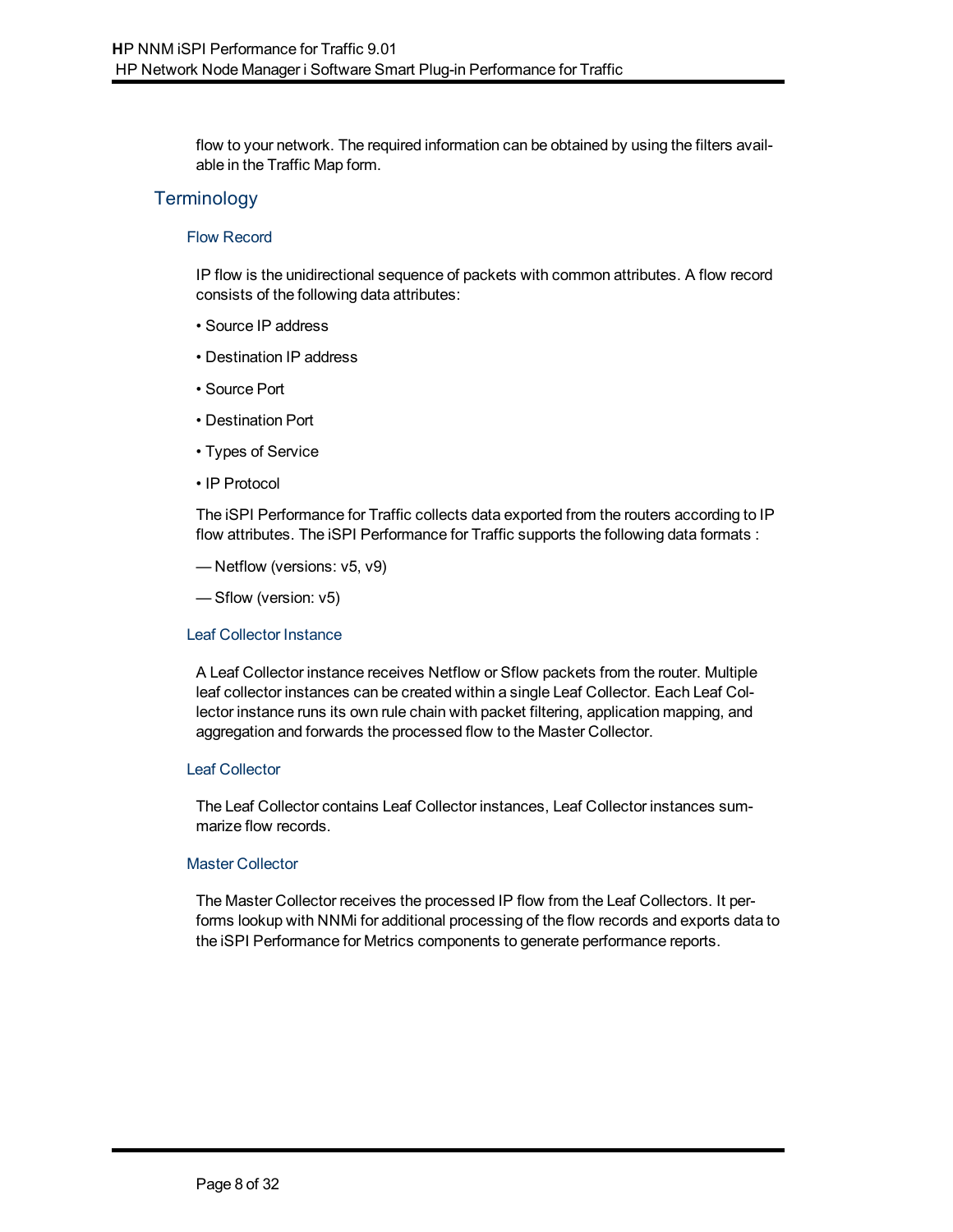## <span id="page-8-0"></span>**Background**

The iSPI Performance for Traffic provides finer resolution of the data obtained from the routers by:

- Enrichment of the IP fields in flow records
- Filtering the redundant data from flow records

The enrichment of the IP field process, which is called Application Mapping, involves adding the IP fields to the obtained flow records. The iSPI Performance for Traffic facilitates the Application Mapping process with the following basic configurations:

- ["Conditions"](#page-10-0)
- ["Expressions"](#page-13-0)
- ["Application](#page-15-0) [Mapping"](#page-15-0)

## <span id="page-8-1"></span>How iSPI Performance for Traffic Configuration

The iSPI Performance for Traffic Configuration application works as follows:

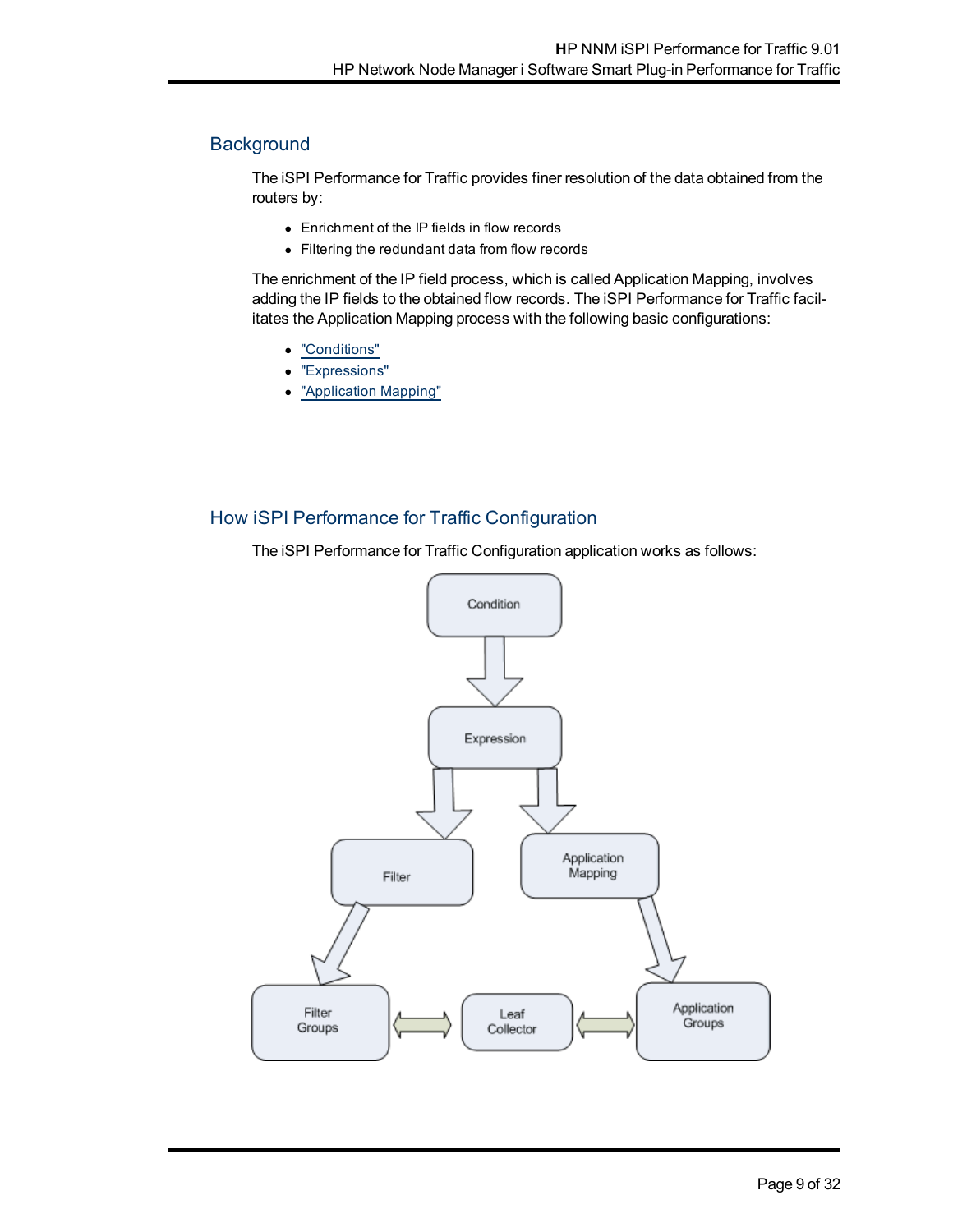- 1. The initial step in the iSPI Performance for Traffic Configuration application includes creating a condition on the available IP Flow attributes.
- 2. The next step involves creating an expression. An expression can be defined as logical AND of the multiple conditions. An expression works if all the conditions existing in it meets the requirement. An Expression is utilized to perform both:
- Application Mapping of IP flow attribute
- $\blacksquare$  Filtering of IP flow attribute
	- 3. The Application mapping process is initiated after creating a valid expression. A single expression is used to create an application mapping. Further, these application mappings are combined to form an Application group.
	- 4. The redundant data from the IP flow records can be removed using the Filter Configuration option in the iSPI Performance for Traffic Configuration. The Filter Configuration option utilizes an expression to create a filter, and provides an option to drop or keep a filter. Further, these filters can be combined to form Filter groups.
	- 5. The Application group and the Filter groups are mapped to the Leaf Collectors available in the iSPI Performance for Traffic Configuration application, to perform refining and aggregation of the IP flow records.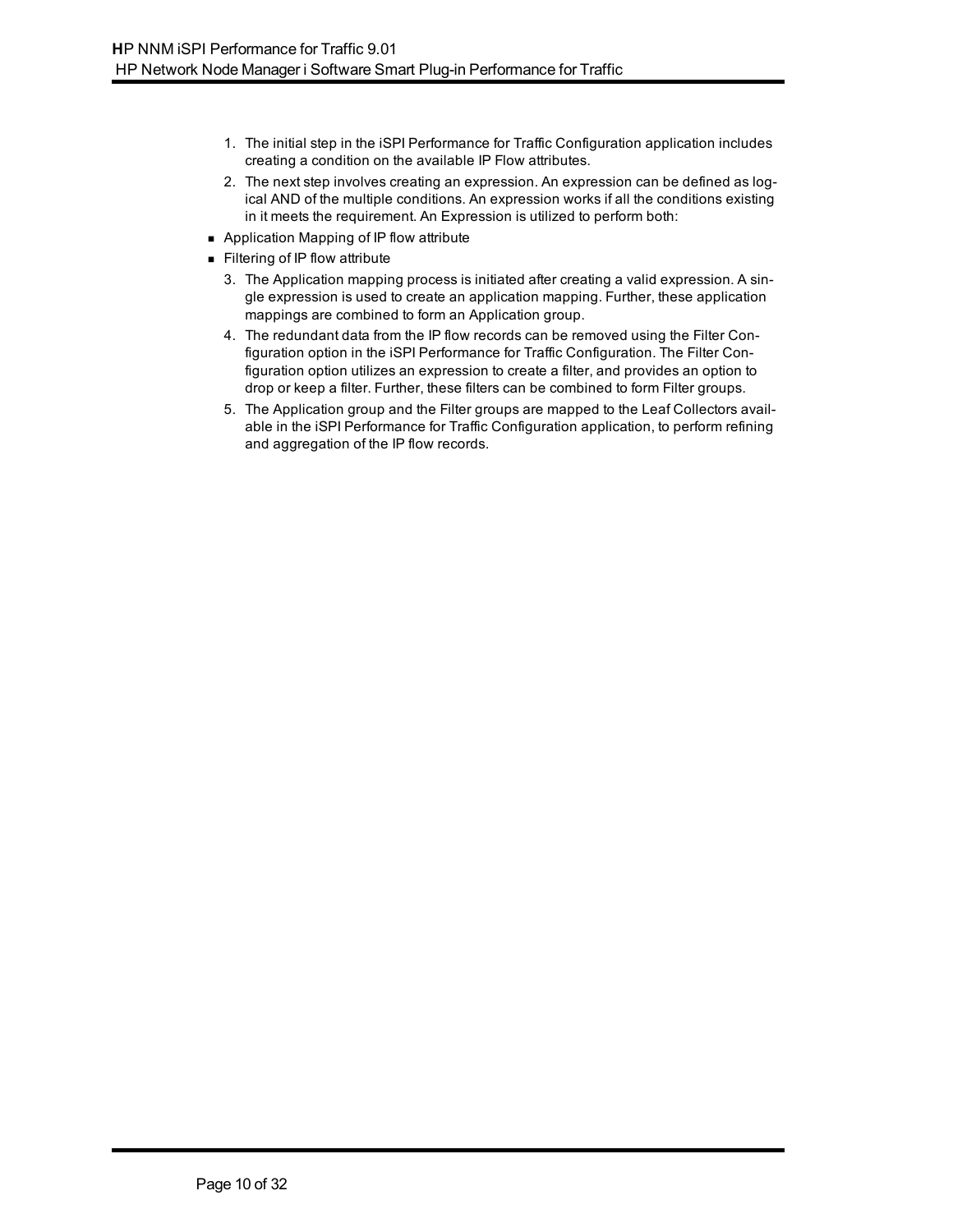## <span id="page-10-0"></span>**Conditions**

The NNM iSPI Performance for Traffic enables you to creating conditions to define an operation to be performed on an [IP](../../../../../Content/nnmtrafficflowattrib.htm) [flow](../../../../../Content/nnmtrafficflowattrib.htm) [attribute](../../../../../Content/nnmtrafficflowattrib.htm). IP flow attributes are of the following types:

- Integer
- $\bullet$  String
- $\bullet$  IP Address

You can create a condition to:

- Select the appropriate operation set for the flow attribute type. A condition applies an operation set to an IP flow attribute.
- Customize and refine the IP flow records to perform network data analysis.

#### **Available Operation Sets for Each Flow Attribute**

| <b>IP flow Attributes</b> | <b>Operation Set</b>                                |  |
|---------------------------|-----------------------------------------------------|--|
| Integer                   | $=$<br>$\bullet$<br>$=$                             |  |
|                           | $\bullet$ > <sup>1</sup><br>$\prec$                 |  |
|                           | $\bullet$ >= <sup>1</sup><br>$\leq$ = $\frac{1}{2}$ |  |
|                           | $\bullet$ in                                        |  |

- <sup>1</sup>Greater than
- <sup>1</sup>Less than

<sup>1</sup> Greater than or equal to

<sup>1</sup> Less than or equal to

<sup>1</sup>Enables you to specify multiple values for the condition. For example: SrcPort in 80-120 considers source ports between 80 and 120.

 $1$  Enables you to specify those flow attributes that exactly match the defined condition

<sup>1</sup> Enables you to specify those flow attributes that do not match the defined condition

<sup>1</sup> Enables you to specify those flow attributes that matches the defined condition's pattern, However, the attributes may or may not match the condition exactly

<sup>1</sup> Enables you to specify those flow attributes that exactly match the defined condition

1Enables you to specify those flow attributes that do not match the defined condition

<sup>1</sup> Enables you to specify those flow attributes that matches the defined condition's pattern, However, the attributes may or may not match the condition exactly

 $1$ Enables you to specify multiple values for the condition. For example: 16.181. $*$ . $*$  in 17.181. $*$ . $*$  considers IP addresses between 16.181.\*.\* and 17.181.\*.\*

<sup>&</sup>lt;sup>1</sup>Equal to

<sup>&</sup>lt;sup>1</sup>Not equal to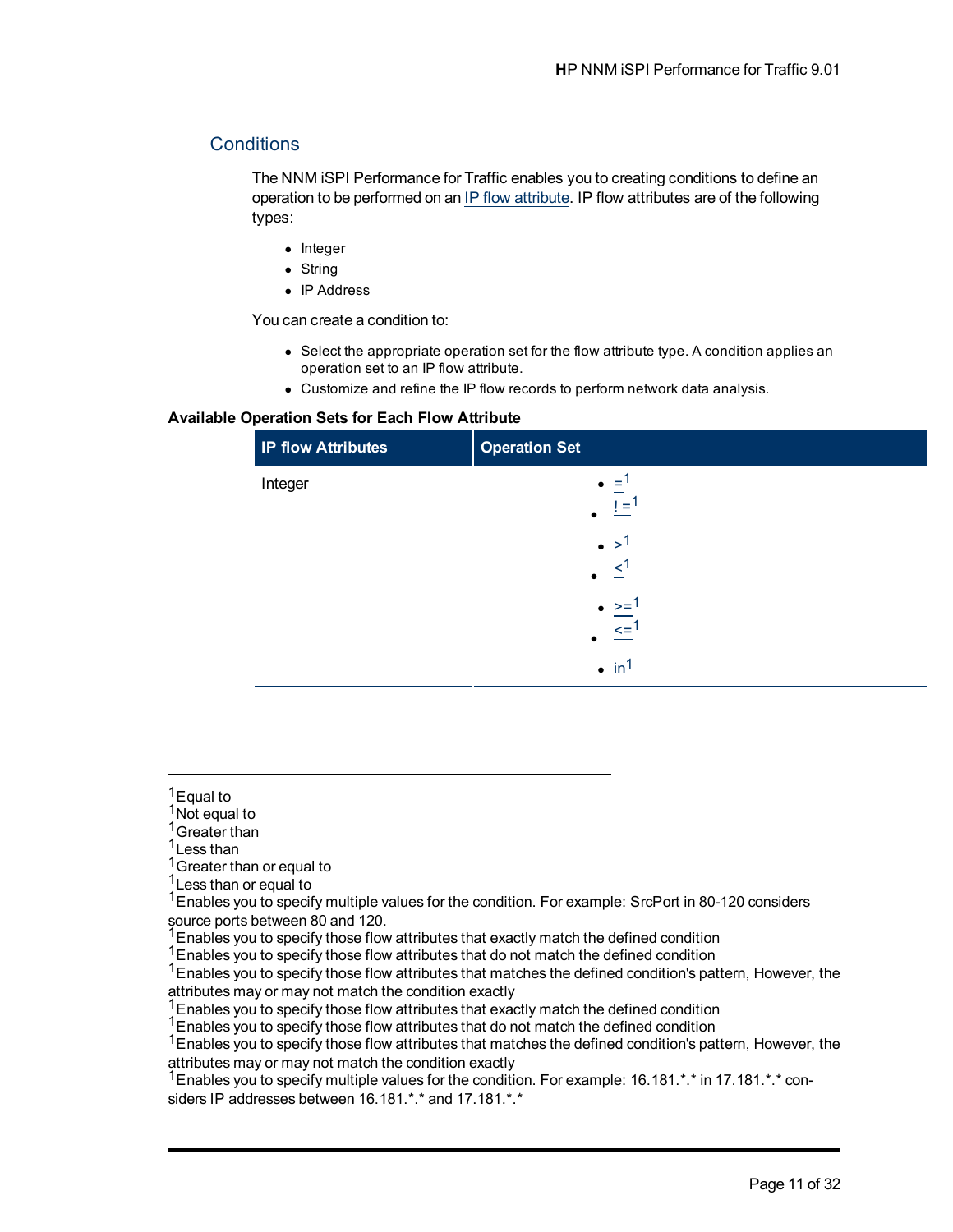| <b>IP flow Attributes</b> | <b>Operation Set</b>                                   |
|---------------------------|--------------------------------------------------------|
| String                    | $\cdot$ equals <sup>1</sup><br>not-equals <sup>1</sup> |
|                           | $\bullet$ like <sup>1</sup>                            |
| IP                        | $\cdot$ equals <sup>1</sup><br>not-equals <sup>1</sup> |
|                           | $\cdot$ like <sup>1</sup><br>$\mathbf{m}^1$            |

## **Examples of Conditions**

- For an integer type flow attribute, the administrator must enter the appropriate integer value in the Operand field. For example, 78.
- For a string type flow attribute, the administrator must enter the appropriate string value in the Operand field. For example, Company1 \* Dept\*.
- For an IP address type flow attribute, the administrator must enter the appropriate string value in the Operand field. For example, 10- 12.\*.20-25.\*.

For IP flow attributes, you can use "-" (Hyphen).

## <span id="page-11-0"></span>Creating a Condition

To create a condition:

- 1. From the iSPI Performance for Traffic Configuration form, click **Conditions** from the Filter and Application Mapping workspace. The Conditions form opens.
- 2. Click **Add**. The Condition form opens in the create mode.
- 3. Type the condition name in the Condition Name field. The condition name must be alphanumeric, and must not contain special characters or empty spaces.

<sup>1</sup>Enables you to specify multiple values for the condition. For example: 16.181.\*.\* in 17.181.\*.\* considers IP addresses between 16.181.\*.\* and 17.181.\*.\*

 $1$ Enables you to specify those flow attributes that exactly match the defined condition

<sup>&</sup>lt;sup>1</sup>Enables you to specify those flow attributes that do not match the defined condition

<sup>&</sup>lt;sup>1</sup>Enables you to specify those flow attributes that matches the defined condition's pattern, However, the attributes may or may not match the condition exactly

 $1$ Enables you to specify those flow attributes that exactly match the defined condition

 $1$ Enables you to specify those flow attributes that do not match the defined condition

<sup>&</sup>lt;sup>1</sup> Enables you to specify those flow attributes that matches the defined condition's pattern, However, the attributes may or may not match the condition exactly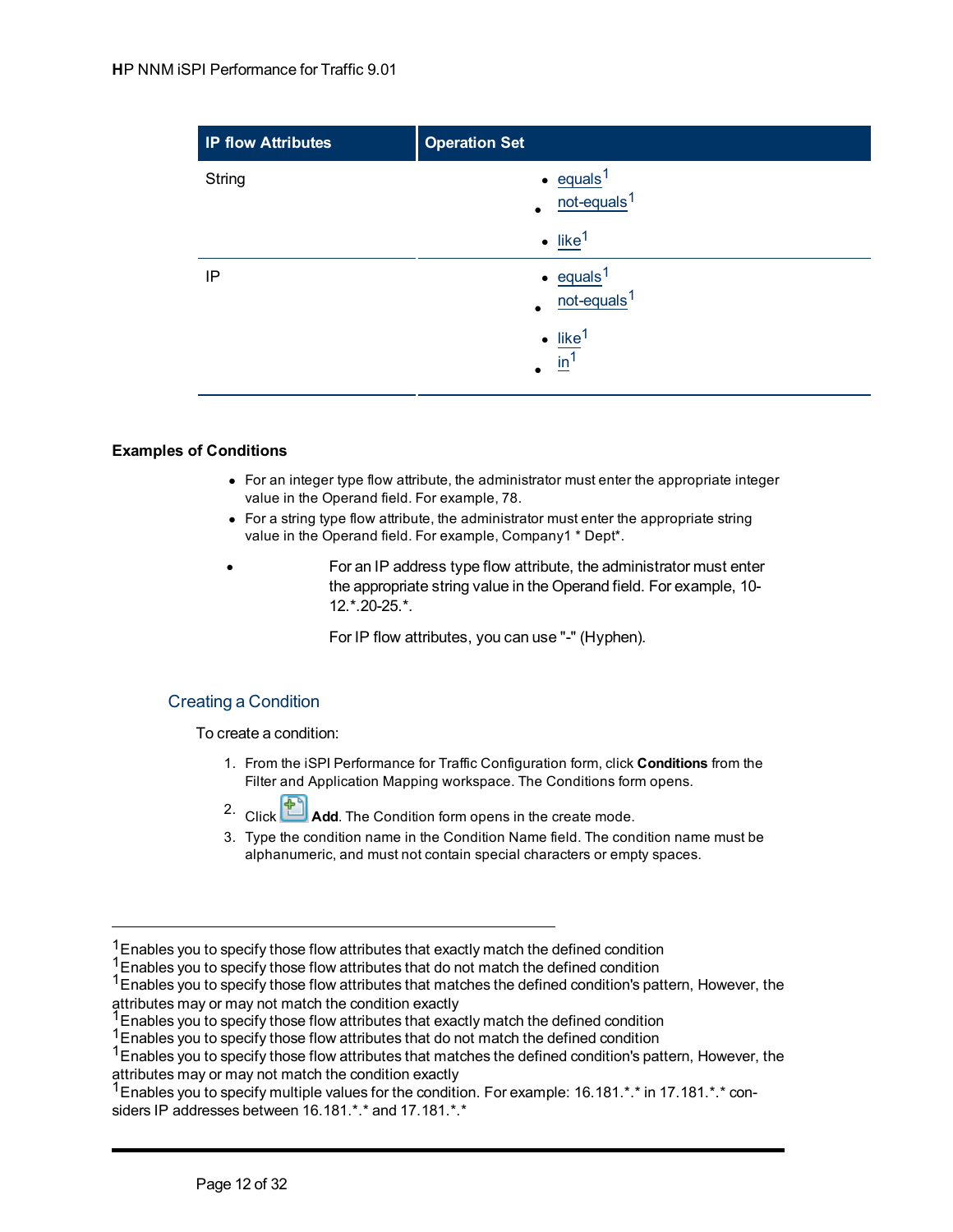- 4. Select the required flow attribute from the drop-down list available in the Flow Attribute field.
- 5. Select the required operation from the drop-down list available in the Operation field.
- 6. Type the required value in the Operation field.
- 7. Click **Save**.
- 8. Click **Close**.

#### <span id="page-12-0"></span>Editing a condition

#### To edit a condition:

- 1. From the iSPI Performance for Traffic Configuration form, click **Conditions** from the Filter and Application Mapping workspace. The Conditions form opens.
- 2. Select the Condition to be edited from the list of conditions displayed.
- 3. Click **Edit.** The Condition form opens in the edit mode.
- 4. Make the required changes in the Flow Attribute field.
- 5. Make the required changes in the Operation field.
- 6. Make the required changes in the Operand field.
- $7.$  Click  $\begin{array}{|c|c|}\n\hline\n\end{array}$  Save.
- 8. Click **C** Close.

## <span id="page-12-1"></span>Deleting a Condition

To delete a condition:

- 1. From the iSPI Performance for Traffic Configuration form, click **Conditions** from the Filter and Application Mapping workspace. The Conditions form opens.
- 2. Select the required condition from the available list of conditions displayed.
- 3.  $Click$  **Delete.**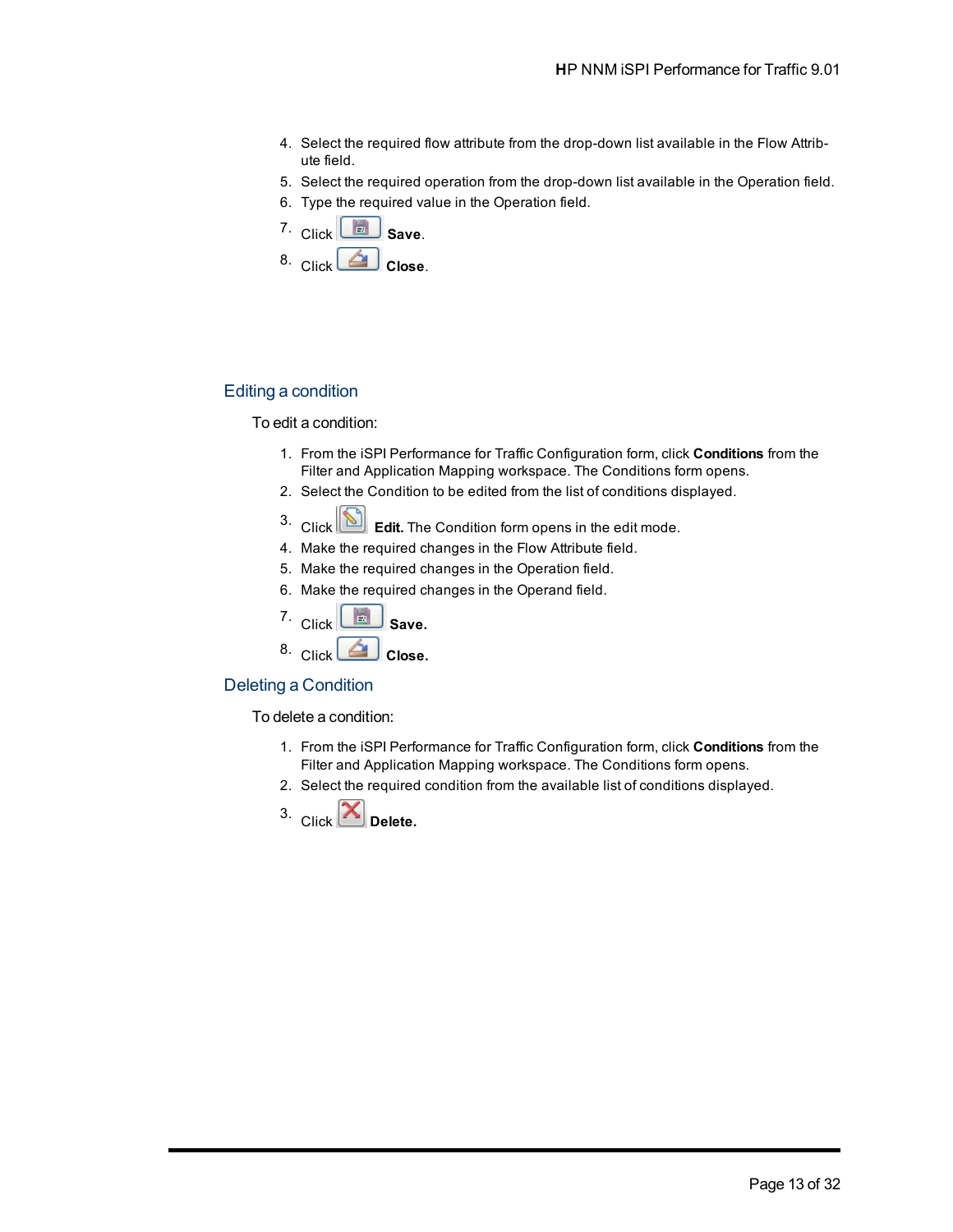## <span id="page-13-0"></span>**Expressions**

The NNM iSPI Performance for Traffic Configuration enables you to create an expression from the available conditions. An expression can be defined as logical AND of multiple conditions.Expressions are used to perform application mapping. For example, the expression 'SrcPortAndDstIP' can contain two conditions 'SrcPortCondition' and 'DstIP-Condition'. The expression 'SrcPortAndDstIP' works only when both the conditions are satisfied.

The basic attributes of the Expressions form are the following:

| <b>Attributes</b>      | Description                                         |
|------------------------|-----------------------------------------------------|
| <b>Expression Name</b> | The name of the expression. The name should be alp  |
| Number of Conditions   | The number of conditions associated with the expres |

Using the Expression form, you can:

- [Create](#page-13-1) [an](#page-13-1) [Expression](#page-13-1)
- [Edit](#page-13-2) [an](#page-13-2) [Expression](#page-13-2)
- [Delete](#page-14-0) [an](#page-14-0) [Expression](#page-14-0)

#### <span id="page-13-1"></span>Creating an Expression

To create an expression:

- 1. From the iSPI Performance for Traffic Configuration form, click **Expressions** from the Filter and Application Mapping workspace. The Expression form opens.
- 2. Click **Add**. The Expression form opens in the create mode. The right panel of the form displays the **All Conditions** tab, which lists all the conditions created.
- 3. Type the expression name in the Expression Name field.
- 4. Select the required condition from the Conditions listed on the right panel. You can include multiple conditions can to create an expression.
- $\frac{1}{2}$  Click  $\frac{1}{2}$  Save.
- 
- 6. Click **Close.**

#### <span id="page-13-2"></span>Editing an Expression

To edit an expression:

- 1. From the iSPI Performance for Traffic Configuration form, click **Expressions** from the Filter and Application Mapping workspace. The Expression form opens.
- 2. Select the required expression to be edited .
- 3. Click **3.** The Expression Details form opens in the edit mode. The right panel displays the Conditions, Filters, and Application Mapping associated with the selected expression.
- 4. Make the required changes in the **Conditions of this Expression** tab on the right panel to modify the conditions associated with the selected expression.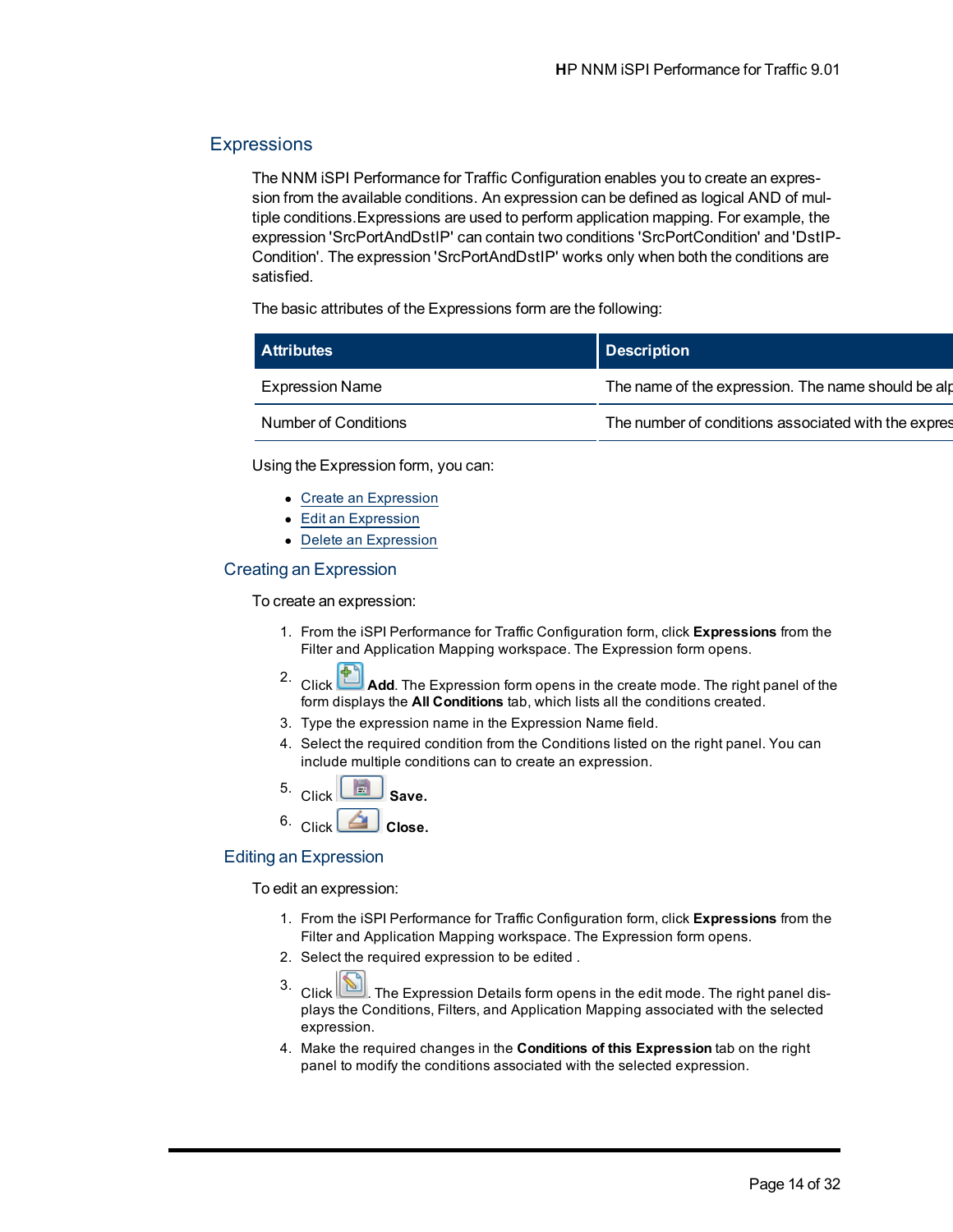You can also add new conditions and edit existing ones from the same tab. For more information about adding and editing conditions see, [Conditions](#page-11-0).

- 5. Click **Save.**
- 6. Click **Close.**

#### <span id="page-14-0"></span>Deleting an Expression

To delete an expression:

- 1. From the iSPI Performance for Traffic Configuration form, click **Expressions**from the Filter and Application Mapping workspace. The Expression form opens.
- 2. Select the required expression from the available list of expressions.

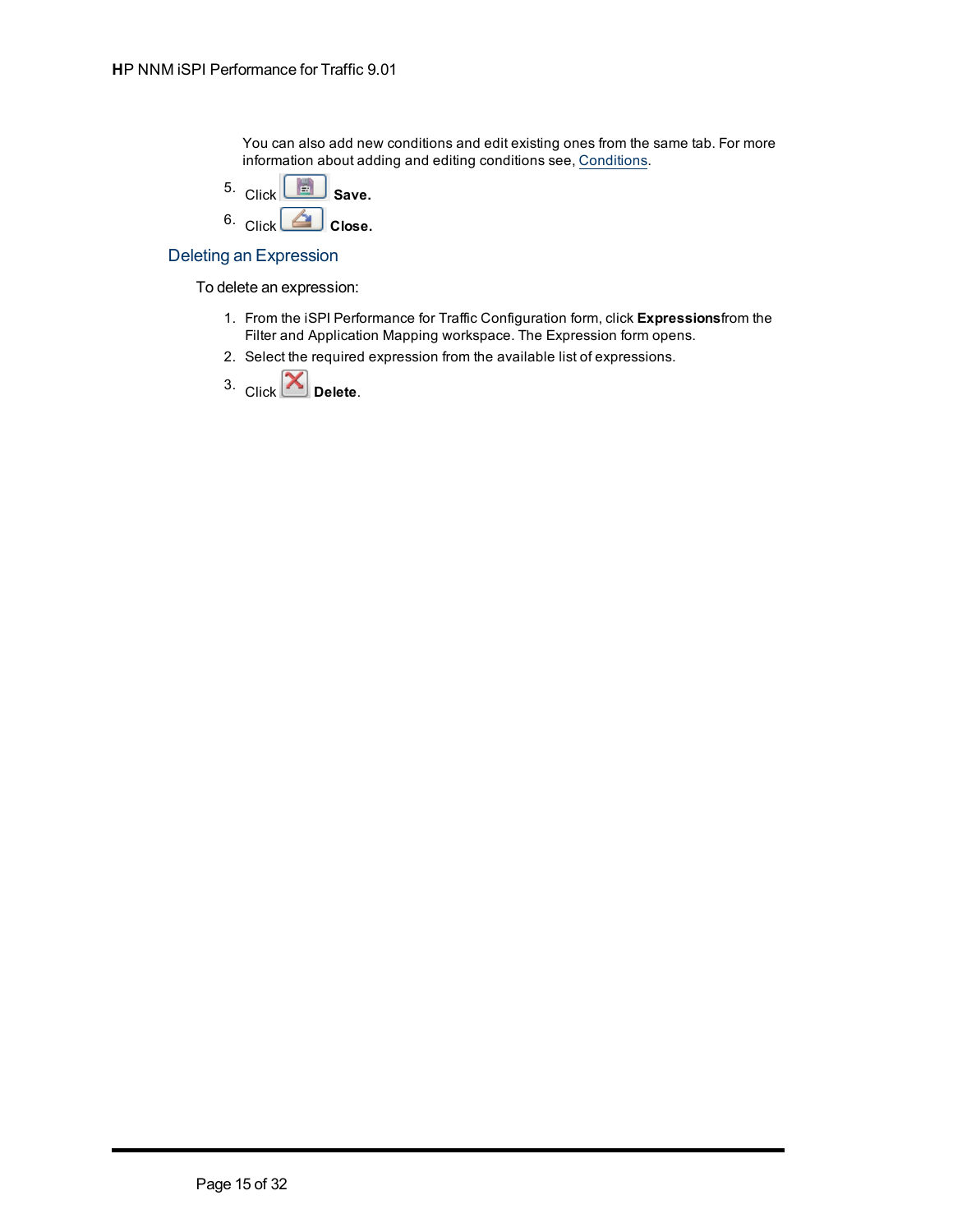## <span id="page-15-0"></span>Application Mapping

Application mapping is a process where an expression is mapped with an application name. Multiple application mappings can be created to form an application group.

Example:

The product contains in-built mapping for the SNMP protocol which involves two conditions, 'SrcSNMPCondition' and 'DstSNMPcondition.' Both conditions are satisfied when SrcPort is equal to 161. The expression 'SrcSNMPExpression' is mapped by these conditions. The application mapping 'SrcSNMPMapper' maps to 'SrcSNMPExpression'. When 'SrcSNMPMapper' is satisfied, the protocol name given is 'SNMP'.

The basic attributes of the Application Mapping form are the following:

| <b>Attributes</b>               | <b>Description</b>                                           |
|---------------------------------|--------------------------------------------------------------|
| <b>Application Mapping Name</b> | The name of the application mapping. The name mus<br>acters. |
| <b>Application Name</b>         | The name of the application that is mapped to the ex         |
| <b>Expression Name</b>          | The name of the expression that is mapped to the ap          |

Using the Application Mapping form, you can:

- [Create](#page-15-1) [an](#page-15-1) [Application](#page-15-1) [Mapping](#page-15-1)
- [Edit](#page-16-0) [an](#page-16-0) [Application](#page-16-0) [Mapping](#page-16-0)
- [Delete](#page-16-1) [an](#page-16-1) [Application](#page-16-1) [Mapping](#page-16-1)

## <span id="page-15-1"></span>Creating an Application Mapping

To create an application mapping:

- 1. From the iSPI Performance for Traffic Configuration form, click **Application Mapping**from the Filter and Application Mapping workspace. The Application Mapping form opens.
- 2. Click **Add.** The Application Mapping form opens in the create mode. The right panel of the form displays the **All Expressions** tab, which lists all the expressions created.
- 3. Type the application mapping name in the Application Mapping Name field.
- 4. Type the application name in the Application Name field.
- 5. Select the required expression from the Expressions listed on the right panel. You can include multiple expressions to create an Application Mapping.
- $6.$  Click  $\begin{array}{|c|c|c|}\n\hline\n\end{array}$  Save.
- 7. Click **Close.**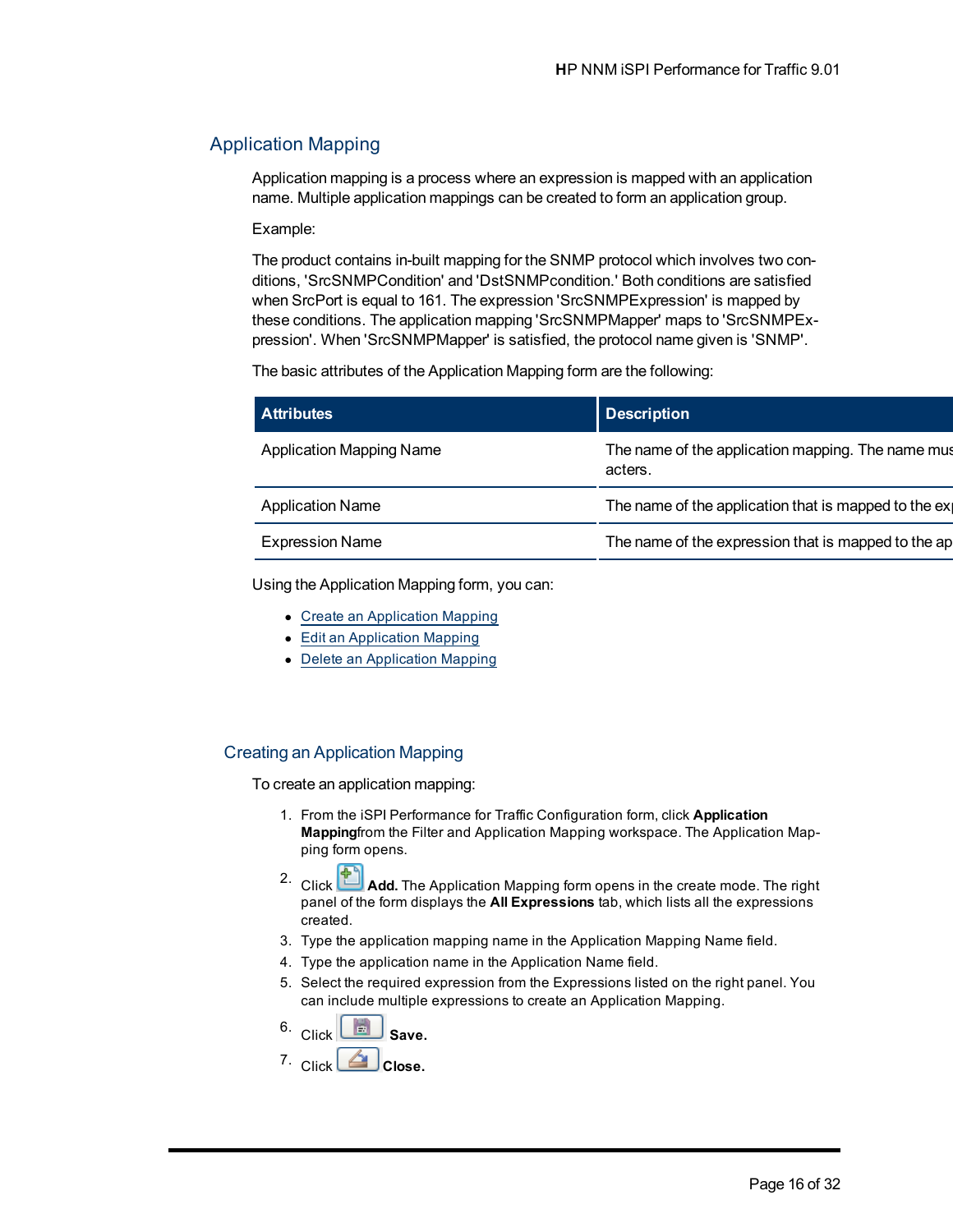## <span id="page-16-0"></span>Editing an Application Mapping

To edit an application mapping:

- 1. From the iSPI Performance for Traffic Configuration form, click **Application Mapping** from the Filter and Application Mapping workspace. The Application Mapping form opens.
- 2. Select the required application mapping to be edited .
- 3. Click **Edit.** The Application Mapping form opens in the edit mode. The right panel displays the Expressions, and Application Mapping Groups associated with the selected application mapping.
- 4. Make the required changes in the **Expression of this Application Map** tab on the right panel to modify the expressions associated with the selected application map. You can also add new expressions and edit existing ones from the same tab. For more information about adding and editing expressions see, [Expressions](#page-13-1).



## <span id="page-16-1"></span>Deleting an Application Mapping

To delete an application mapping:

- 1. From the iSPI Performance for Traffic Configuration form, click **Application Mapping** from the Filter and Application Mapping workspace. The Application Mapping form opens
- 2. Select the required application mapping from the available list of application mappings.
- 3.  $Click$  Delete.

## <span id="page-16-2"></span>Creating an Application Mapping Group

To create an application mapping group:

- 1. From the iSPI Performance for Traffic Configuration form, click **Application Mapping Group**from the Filter and Application Mapping workspace. The Application Mapping Groups form opens.
- Add. The Application Mapping Group form opens in the edit mode. The Click **Add.** The Application Mapping Group form opens in the edit mode. The right panel of the form displays the **Application Mapping Group Members** tab, which lists all the application mappings created.
- 3. Type the application mapping group name in the Application Mapping Group field.
- 4. Click **Save.**
- $5.$  Click  $\left[ \triangleq \right]$  Close.

## <span id="page-16-3"></span>Editing an Application Mapping Group

To edit an application group: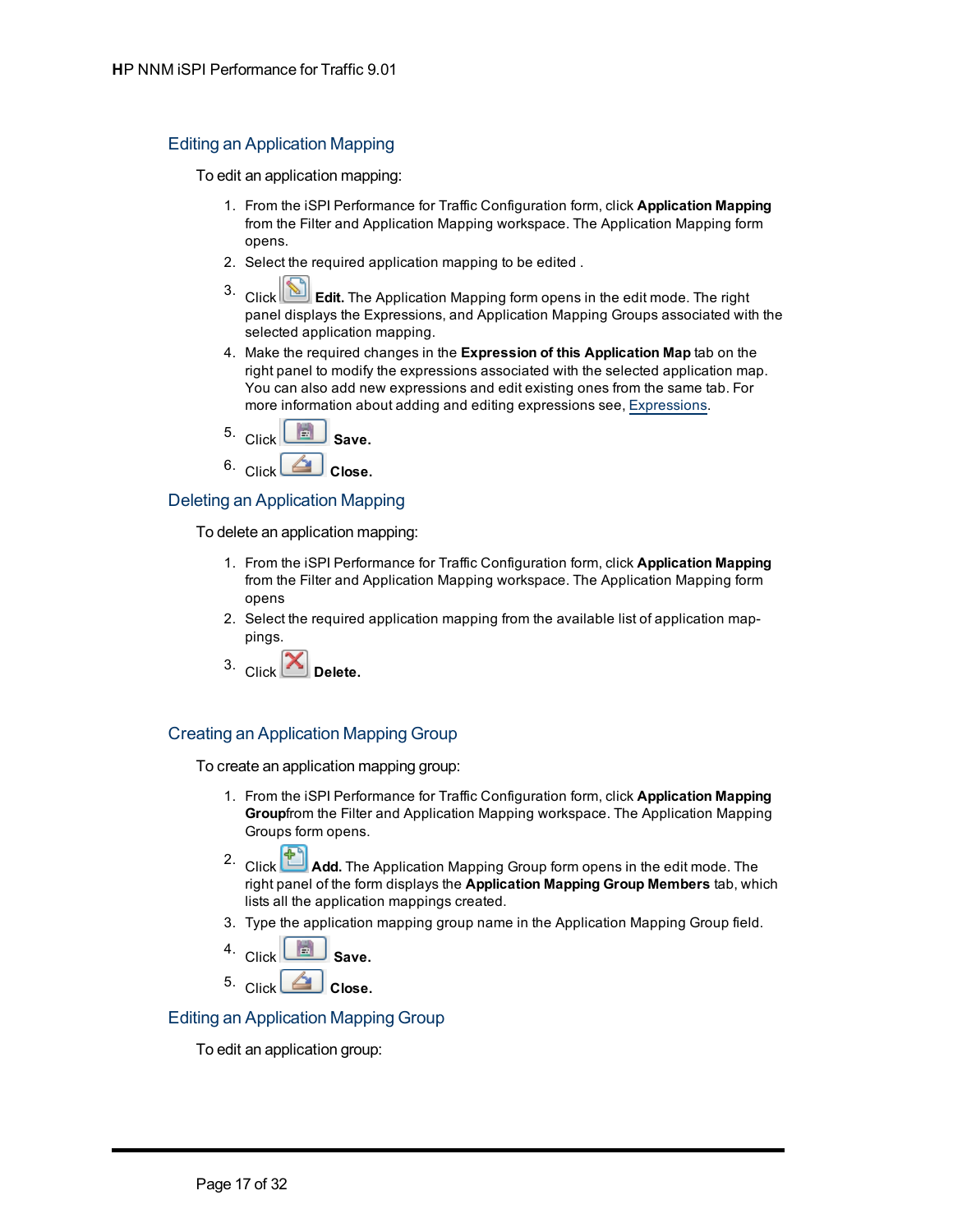- 1. From the iSPI Performance for Traffic Configuration form, click **Application Mapping Group** from the Filter and Application Mapping workspace. The Application Mapping Groups form opens.
- 2. Select the required application mapping group.
- 3. Click **Edit.**The Application Mapping Group form opens in the edit mode. The right panel displays the application mapping associated with the selected application mapping group.
- 4. Make the required changes in the **Application Mapping Group Members** tab on the right panel to modify the application mappings associated with the selected application mapping group.

You can also add new application mapping and edit existing ones from the same tab. For more information about adding and editing application mapping see, [Application](#page-15-1) [Mapping.](#page-15-1)



## <span id="page-17-0"></span>Deleting an Application Mapping Group

To delete an application group:

- 1. From the iSPI Performance for Traffic Configuration form, click **Application Mapping Group** from the Filter and Application Mapping workspace. The Application Mapping Groups form opens.
- 2. Select the required application mapping group.
- 3.  $Click$  **Delete.**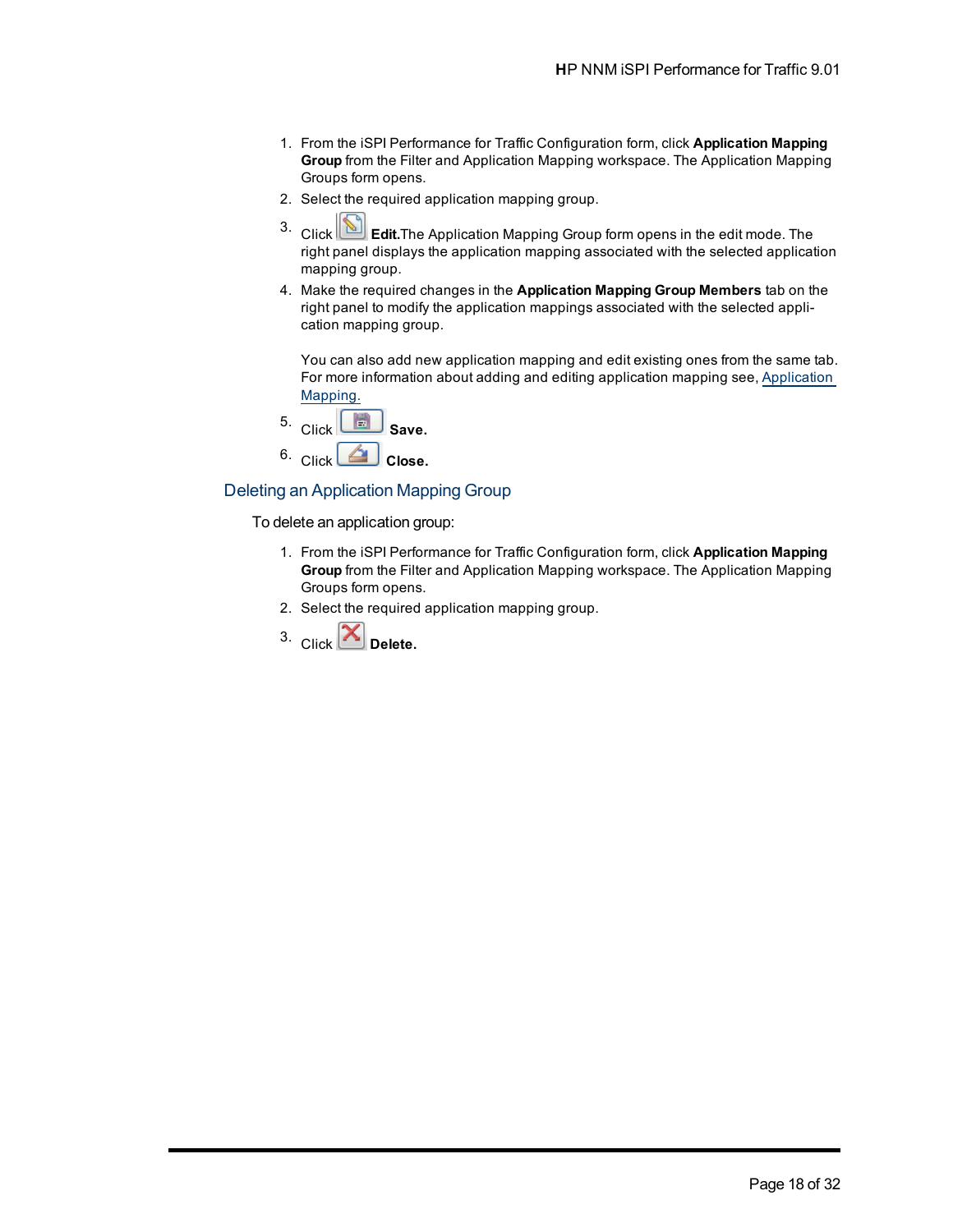## <span id="page-18-0"></span>**Filters**

The iSPI Performance for Traffic Configuration application enables you to create a filter using the existing expressions. A single expression is used to create a filter. Multiple filters are grouped to form a filter group.

The basic attributes of the Filters form are the following:

| <b>Attributes</b>      | <b>Description</b>                                     |
|------------------------|--------------------------------------------------------|
| <b>Filter Name</b>     | The name of the filter.                                |
| <b>Expression Name</b> | The name of the expression associated with the filter  |
| Operation              | The operation to be performed by the filter. Values in |

The iSPI Performance for Traffic Configuration application keeps or drops a IP flow record. For example, you could configure Filter A, with a condition to **drop** the IP flow record when SrcIP=IP1, and to **keep** the Filter B, when IPToS=5. You could also create a filter group combining Filter A and Filter B.

The following scenarios describes the behavior of the iSPI Performance for Traffic Configuration application when different types of IP Flow records are filtered:

- 1. The IP Flow record with SrcIP=IP1 and IPToS=5 is dropped. The evaluation is True for Filter A, and the Filter B is not evaluated. The product evaluates the drop expression before validating the keep expression, and the IP flow record is dropped.
- 2. The IP Flow record with SrcIP=IP2 and IPToS=5 is kept. The evaluation is False for Filter A, and True for Filter B. The product evaluates the keep expression after the evaluation of Filter A. If the filter contains multiple keep expression, the product does not perform evaluation for further Keep expressions if one of the keep expression is satisfied, and the IP flow record is kept.
- 3. The IP Flow record with SrcIP=IP2 and IPToS=6 is dropped. The evaluation is False for Filter A and the Filter B is not evaluated. The product evaluates the keep expression and the IP flow record is dropped.

Using the Filters form, you can:

- [Create](#page-18-1) [a](#page-18-1) [Filter](#page-18-1)
- [Edit](#page-19-0) [a](#page-19-0) [Filter](#page-19-0)
- [Delete](#page-19-1) [a](#page-19-1) [Filter](#page-19-1)

## <span id="page-18-1"></span>Creating a Filter

To create a filter:

1. From the iSPI Performance for Traffic Configuration form, click **Filters**from the Filter and Application Mapping workspace. The Filter form opens.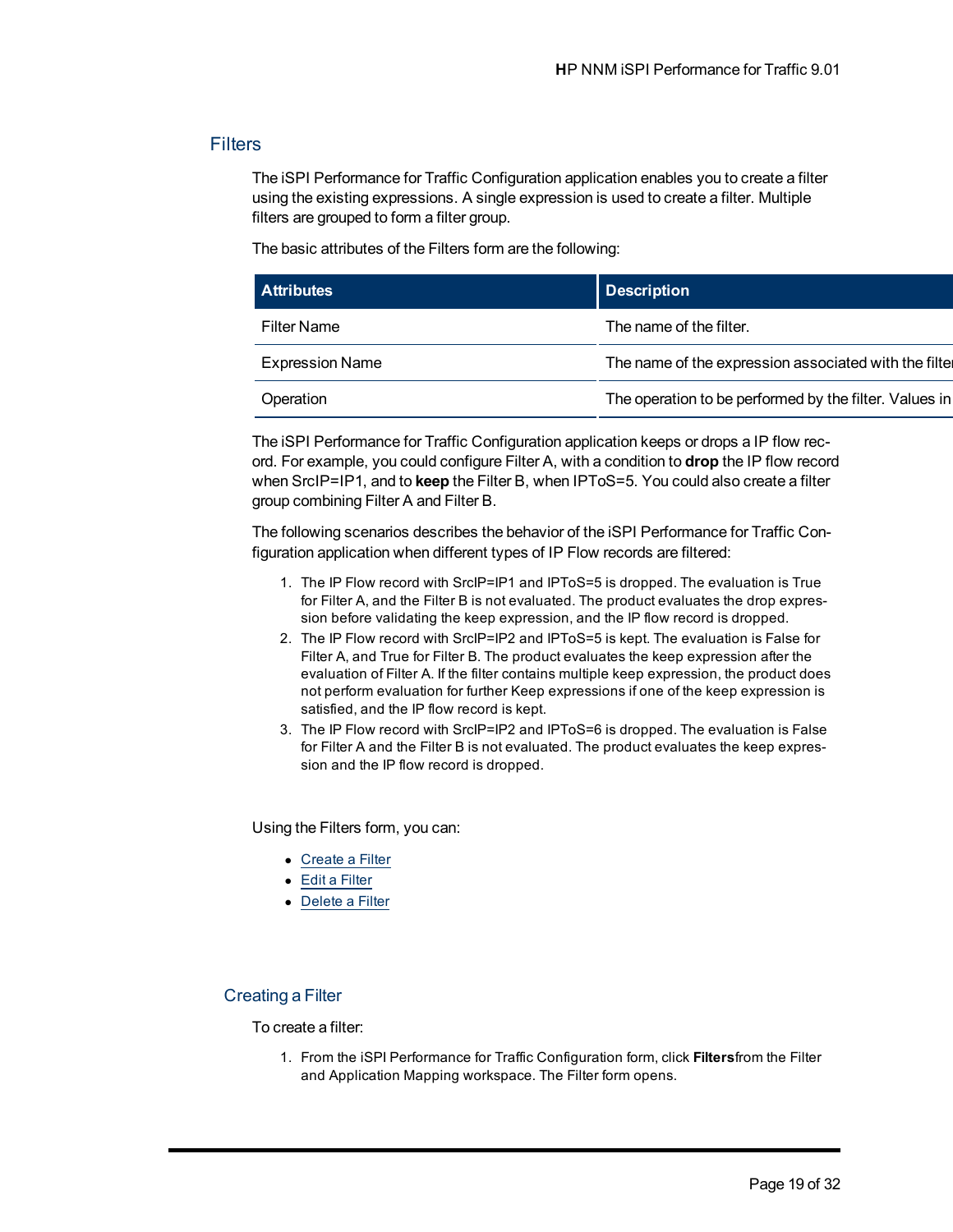- Add. The Filter form opens in the create mode. The right panel of the form displays the **All Expressions** tab, which lists all the expressions created.
- 3. Type the filter name in the Filter Name field.
- 4. Select the required value from the drop-down list available in the Operation field. Values in the list are Keep and Drop. The value you select determines the operation to be performed by the filter.
- 5. Click **Save.**
- 6. Click **Close.**

## <span id="page-19-0"></span>Editing a Filter

To edit a filter:

- 1. From the iSPI Performance for Traffic Configuration form, click **Filters** from the Filter and Application Mapping workspace. The Filters form opens.
- 2. Select the required filter to be edited .
- 3. Click **Edit.** The Filters form opens in the edit mode. The right panel displays the Expressions associated with the selected filter.
- 4. Make the required changes in the Operation field.
- 5. Make the required changes in the **Expression of this Filter** tab on the right panel to modify the expressions associated with the selected filter.

You can also add new expressions and edit existing ones from the same tab. For more information about adding and editing expressions see, [Expressions](#page-13-1).

6. Click **Save.**

7. Click **Close.**

## <span id="page-19-1"></span>Deleting a Filter

To delete a filter,

- 1. From the iSPI Performance for Traffic Configuration form, click **Filters**from the Filter and Application Mapping workspace. The Filters form opens
- 2. Select the required filter from the available list of filters.
- 3.  $Click$  Delete.

## <span id="page-19-2"></span>Creating a Filter Group

To create a filter group:

- 1. From the iSPI Performance for Traffic Configuration form, click **Filter Group**from the Filter and Application Mapping workspace. The Filter Groups form opens.
- 2. Click **Add.** The Filter Group form opens in the edit mode. The right panel of the form displays the **All Filters** tab, which lists all the filters created.
- 3. Type the Filter Group name in the Filter Group name field.
- 4. Select the required filter from the available list of filters.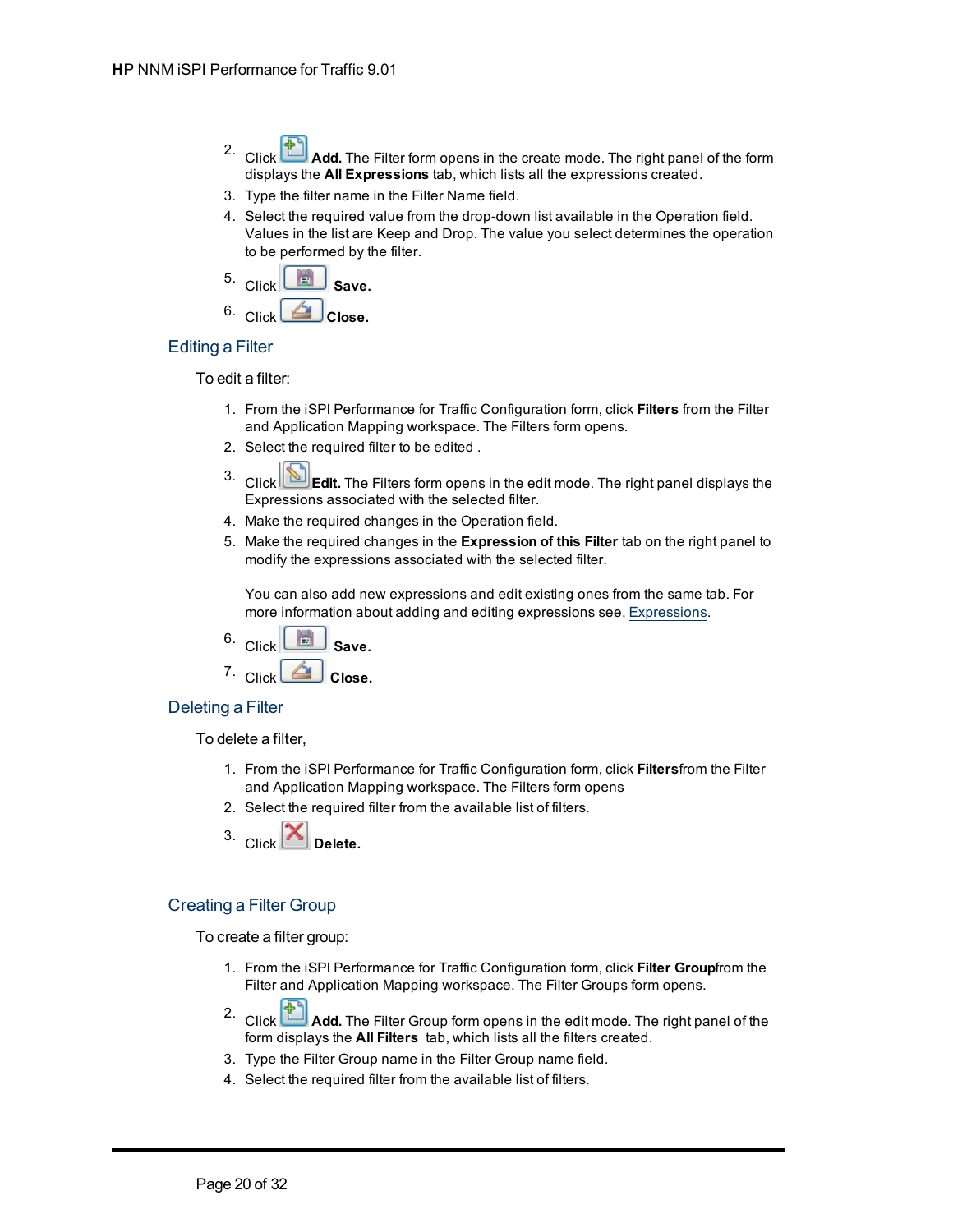5. Click **Save.** to save the changes made. 6. Click **Close**.

## <span id="page-20-0"></span>Editing a Filter Group

#### To edit a filter group:

- 1. From the iSPI Performance for Traffic Configuration form, click **Filter Group** from the Filter and Application Mapping workspace. The Filter Groups form opens.
- 2. Select the required filter group.
- 3. Click **Edit.** The Filter Group form opens in the edit mode. The right panel displays the filters associated with the selected filter group.
- 4. Make the required changes in the **Filter Group Members**tab on the right panel to modify the filters associated with the selected filter group.

You can also add new filters and edit existing ones from the same tab. For more information about adding and editing filters see, [Filter.](#page-18-1)

- 5. Click **Save.**
- 6. Click **Close.**

#### <span id="page-20-1"></span>Deleting a Filter Group

To delete a filter group:

- 1. From the iSPI Performance for Traffic Configuration form, click **Filter Group** from the Filter and Application Mapping workspace. The Filter Group form opens.
- 2. Select the required filter group.
- 3. Click **Delete.**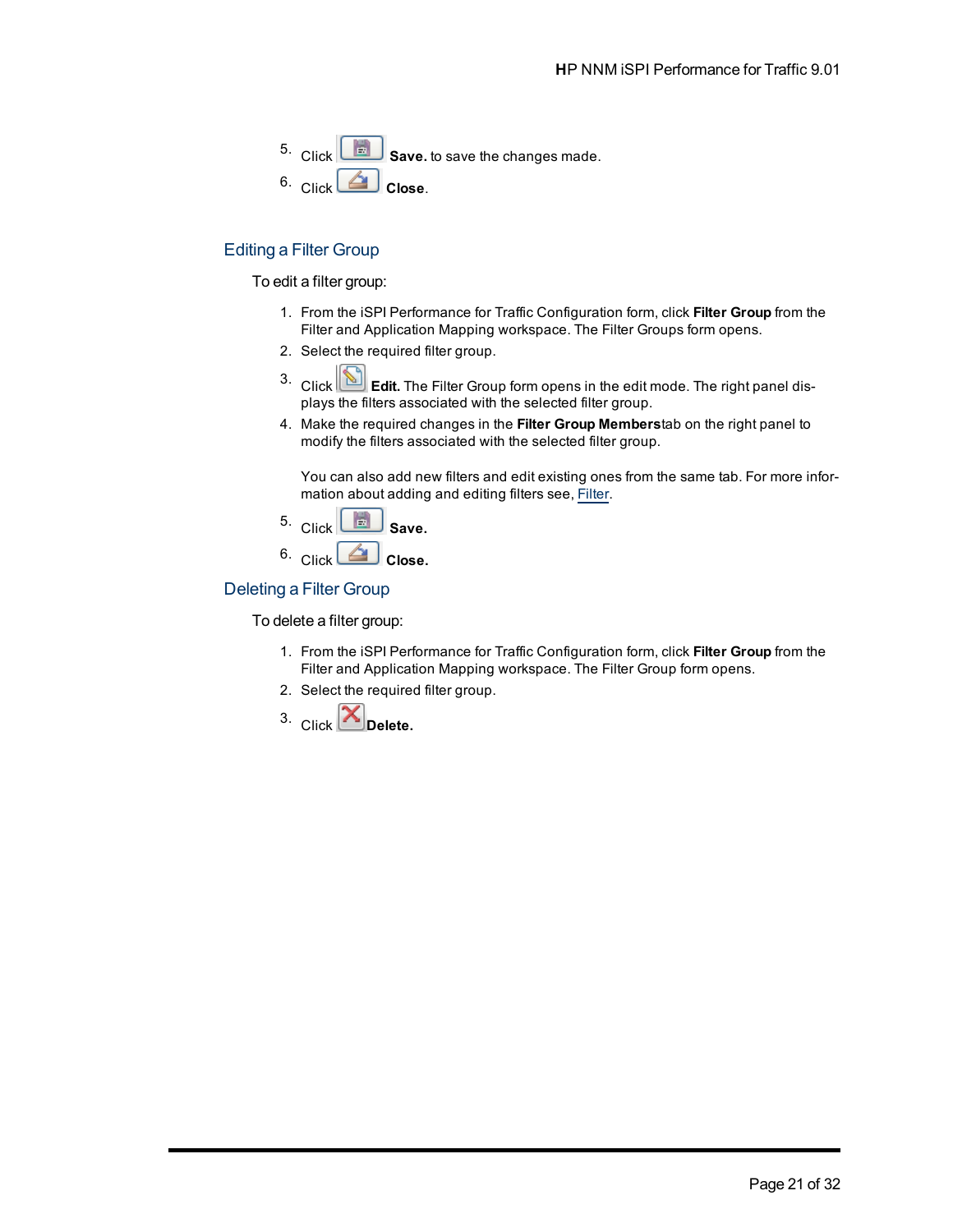## <span id="page-21-0"></span>Leaf Collectors

The iSPI Performance for Traffic Configuration form enables you to configure multiple Leaf Collector instances that are deployed on the NNMi network. A Leaf Collector reduces the network traffic by summarizing the IP flow records at smaller time resolution. The required IP flow attributes can be selected to aggregate the IP flow records.

The Leaf Collector performs  $DNS<sup>1</sup>$  lookup for source and destination IP addresses, and flushes the IP flow records to the Master Collector. The flushing period for each leaf collector instance can be predefined. You can start and stop a Leaf Collector instance as required.

The Leaf Collector form in the view mode displays all the configured Leaf Collectors on the network. You can open an existing leaf collector to view the details of the configuration. You can modify the properties of the leaf collector by opening the required leaf collector in the edit mode and making the necessary changes.

| <b>Attribute</b>           | <b>Description</b>                                                       |
|----------------------------|--------------------------------------------------------------------------|
| <b>Collector Name</b>      | The name of the leaf collector.                                          |
| Status                     | The status of the leaf collector. Possible values are:                   |
|                            | • Running<br>• Not Running                                               |
| <b>IP Address</b>          | The IP address of the leaf collector.                                    |
| <b>Collector Type</b>      | The type of the leaf collector. Possible values are:                     |
|                            | • Netflow<br>$\bullet$ Sflow                                             |
| <b>Container Host Name</b> | The name of the leaf container.                                          |
| Listen Port                | The port that receives the IP flow records from the router.              |
| <b>Flush Period</b>        | Time period during which the IP flow records are flushed to the master   |
| <b>Last Start Time</b>     | Time on which the leaf collector instance was last started.              |
| Last Stop Time             | Time on which the leaf collector instance was last stopped.              |
| Last Flush Time            | Time on which the IP flow records were last flushed to the master colle  |
| Number of Flows            | Number of IP flow records received by the leaf collector from the router |
|                            |                                                                          |

The basic attributes of the Leaf Collector form are the following:

<sup>&</sup>lt;sup>1</sup> Domain Name System (DNS) is a hierarchical naming system for computers, services, or any resource connected to the Internet or a private network.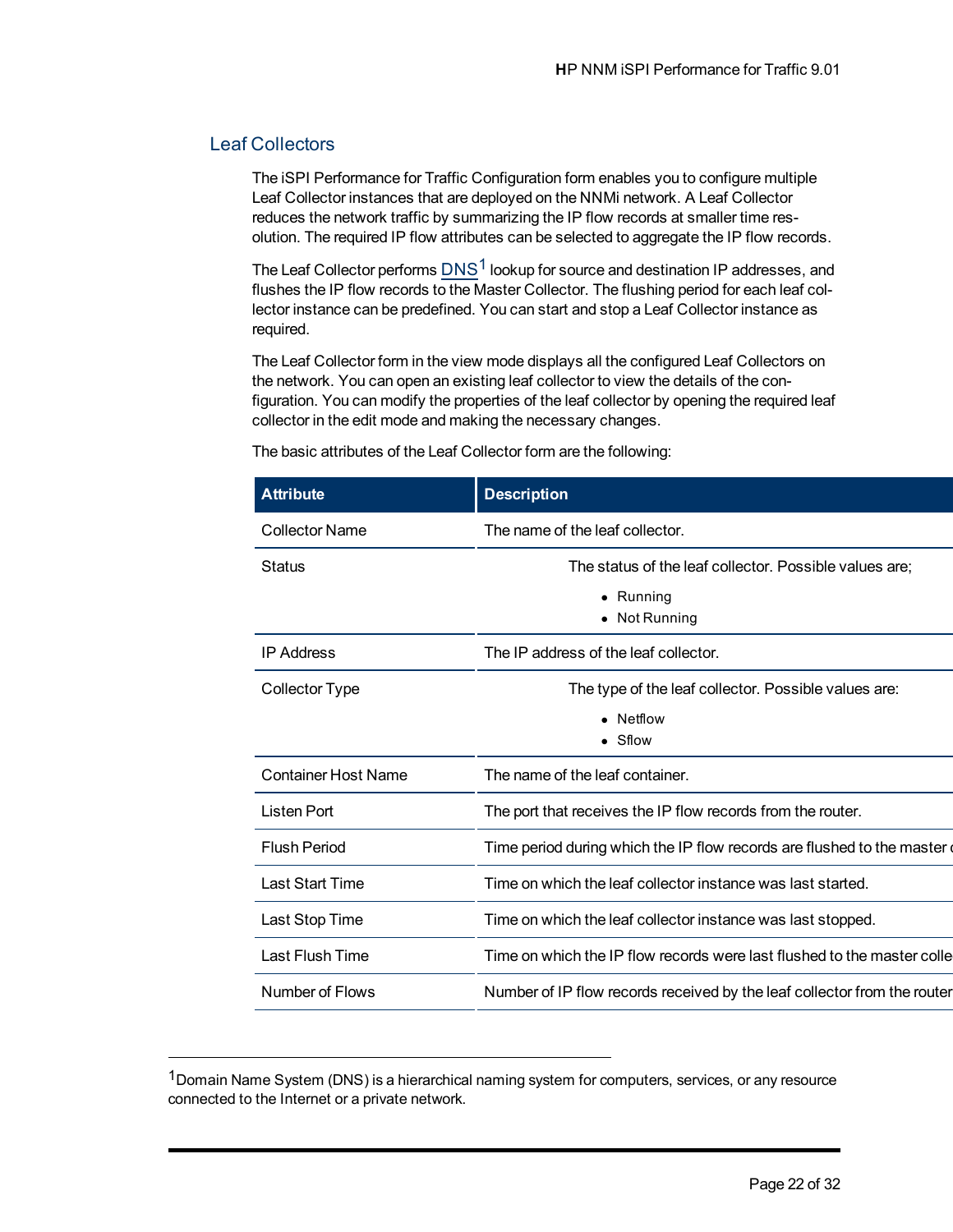| <b>Attribute</b>  | <b>Description</b>                                                 |
|-------------------|--------------------------------------------------------------------|
| Number of Flushed | Number of IP flow records flushed after filtering and aggregation. |
| Number of Packets | Number of data packets flushed after filtering and aggregation.    |

Using the Leaf Collector form, you can:

- [Add](#page-22-0) [a](#page-22-0) [Leaf](#page-22-0) [Collector](#page-22-0)
- [Edit](#page-24-0) [a](#page-24-0) [Leaf](#page-24-0) [Collector](#page-24-0)
- [Delete](#page-25-0) [a](#page-25-0) [Leaf](#page-25-0) [Collector](#page-25-0)
- [Start](#page-25-1) [and](#page-25-1) [Stop](#page-25-1) [a](#page-25-1) [Leaf](#page-25-1) [Collector](#page-25-1)

## <span id="page-22-0"></span>Adding a Leaf Collector Instance

To add a leaf collector instance,

1. Launch the HP Network Node Manager i Software Smart Plug-in Performance for Traffic (NNM iSPI Performance for Traffic).

> The Network Node Manager iSPI Performance for Traffic form opens.

- 2. In the Subsystem Configuration Workspace panel, select **Leaf Collectors**.
- $3.$  Click  $\begin{pmatrix} \begin{pmatrix} 1 \\ 1 \end{pmatrix} \end{pmatrix}$ **Add**.

The Leaf Collector Details form opens.

4. Type the leaf collector name in the Collector Name field.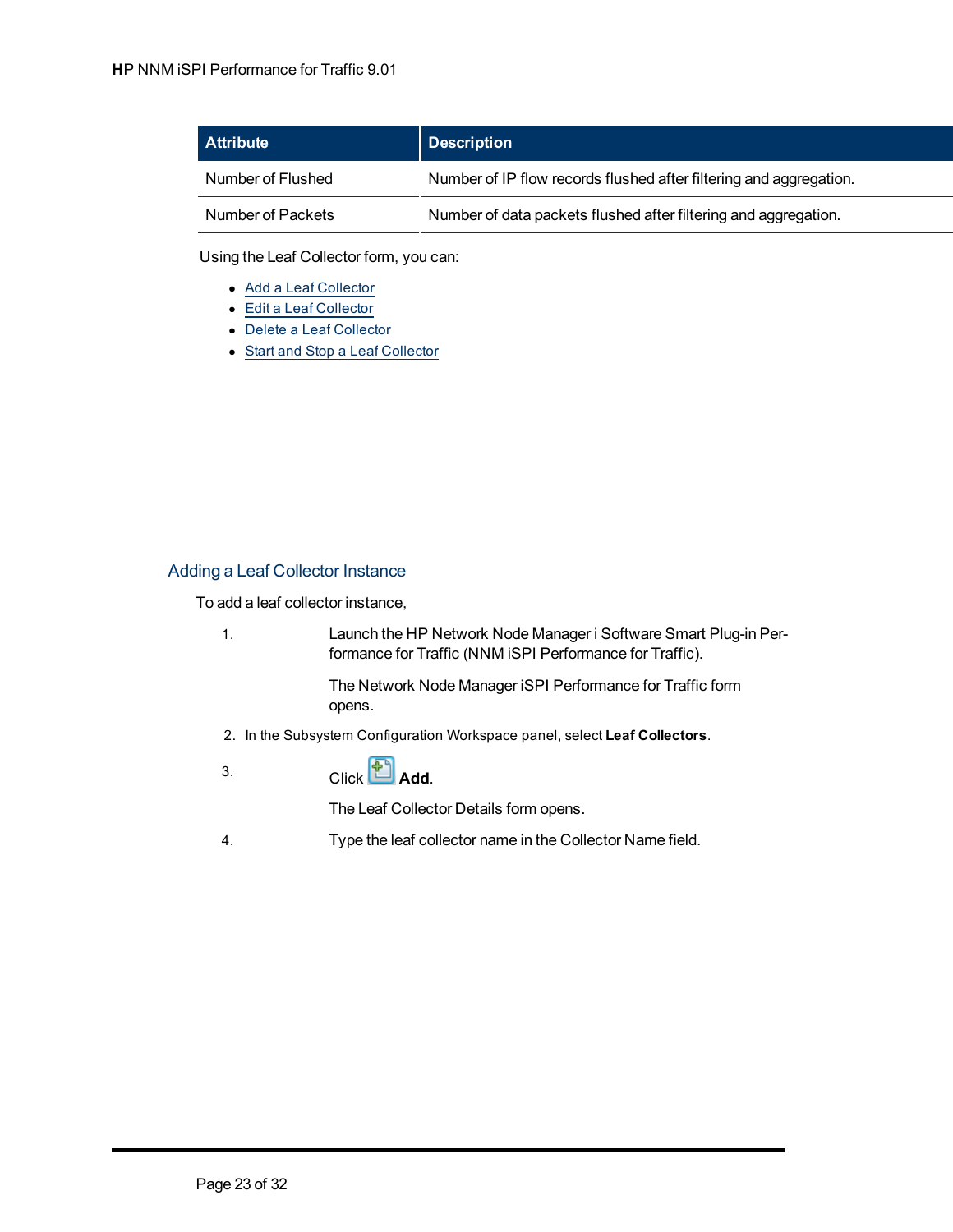- 5. In the Collector Type field, select any of the following type for the leaf collector:
	- netflow<sup>1</sup>
	- $\blacksquare$  sflow<sup>2</sup>
- 6. In the Listen Port field, type the port number of the leaf collector that listens to the router .
- 7. In the IP field type the IP address for the leaf collector.
- 8. In the Flush Period field, type the **flush period**3 for the leaf collector.
- 9. In the Source IP DNS Lookup field, select any of the following values:
	- TrueEnsures that the leaf collector resolves the DNS for the source device's IP address. The source device in this case is the source device for the flow records.
	- FalseEnsures that the leaf collector does not resolve the DNS for the source device's IP address. The source device in this case is the source device for the flow records.
- 10. In the Destination IP DNS Lookup field, select any of the following values:
	- <sup>n</sup> TrueEnsures that the leaf collector resolves the DNS for the destination device's IP address. The destination device in this case is the destination device for the flow records.
	- False Ensures that the leaf collector does not resolve the DNS for the destination device's IP address. The destination device in this case is the destination device for the flow records.
- 
- 11. In the Store Flow in File field, select any of the following values:
	- TrueEnsures that the leaf collector stores the incoming packets into files before aggregation the data.

<sup>&</sup>lt;sup>1</sup>This option enables the leaf collector to collect Cisco Netflow records. The basic output of NetFlow is a flow record. A flow record can be defined by seven unique keys; namely, Source IP address, Destination IP address, Source port, Destination port, Layer 3 protocol, TOS byte (DSCP), and Input interface (ifIndex). However, in NetFlow Version 9, a flow record can be created using the sequence of fields as specified in a customizable template definition. The device (for example, a router) builds an export packet containing several flow records, also called data flowsets and exports it to the leaf collector. Each export packet contains approximately 1500 bytes of data. Each export packet typically contain 20-50 flow records. The number of export packets that a device sends depends on the amount of traffic on the Net-Flow-enabled interfaces.

 $2$ This option enables the leaf collector to collect sFlow data. The sFlow standard describes a mechanism to capture traffic data in switched or routed networks. It uses a sampling technology to collect statistics from the device and is used in high speed networks (at gigabit speeds or higher). An sFlow agent implements the sampling mechanism on the device (for example a switch). The sFlow collector is a central server which collects the sFlow datagrams from all agents to store or analyze them. It combines interface counters and flow samples into sFlow datagrams and sends them across the network to the leaf collector immediately.

<sup>&</sup>lt;sup>3</sup>Every leaf collector transfers the aggregrated traffic information to the master collector after a specific time period. You can define this time period as the Flush Period while creating the leaf collector.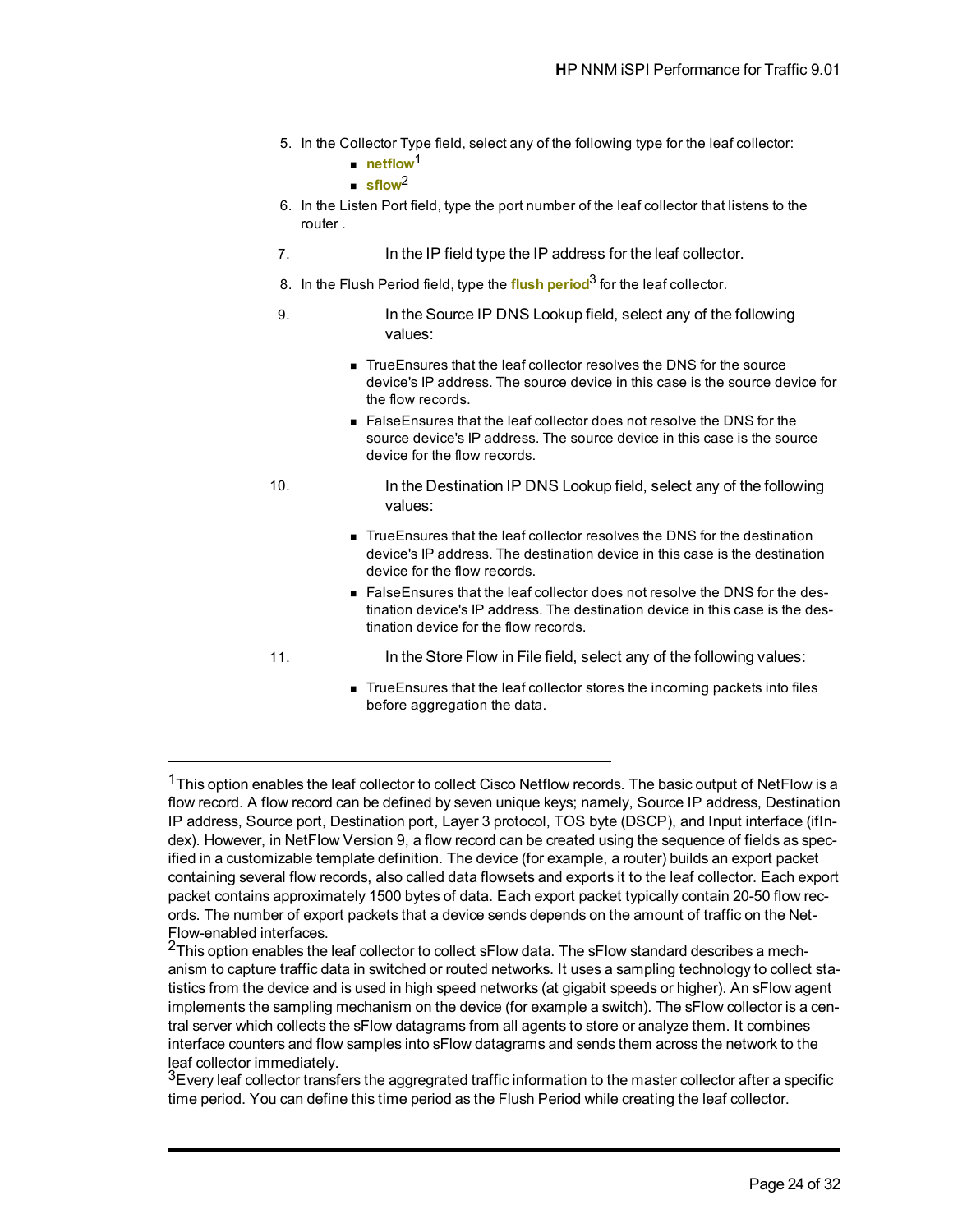■ False Ensures that the leaf collector does not store the incoming packets before aggregating the data.

For more information on storing the flow records into files, see [NNM](../../../../../Content/Traffic iSPI Configuration guide/nnmtrafficconfpackdump.htm) [iSPI](../../../../../Content/Traffic iSPI Configuration guide/nnmtrafficconfpackdump.htm) [Performance](../../../../../Content/Traffic iSPI Configuration guide/nnmtrafficconfpackdump.htm) [for](../../../../../Content/Traffic iSPI Configuration guide/nnmtrafficconfpackdump.htm) [Traffic](../../../../../Content/Traffic iSPI Configuration guide/nnmtrafficconfpackdump.htm) [Packet](../../../../../Content/Traffic iSPI Configuration guide/nnmtrafficconfpackdump.htm) [Dump](../../../../../Content/Traffic iSPI Configuration guide/nnmtrafficconfpackdump.htm) [Utility.](../../../../../Content/Traffic iSPI Configuration guide/nnmtrafficconfpackdump.htm)

12. In the All Aggregation Key tab, select the aggregation keys based on which the leaf collector should process the collected flow records.

> You can select multiple aggregation keys..The leaf collector considers the selected attributes while aggregating multiple flow records.

13. In the All Filter Groups tab, select the filter groups for the leaf collector. The selected filter groups are assigned to the leaf collector instance.

> You can add new filter groups and edit existing ones from the same tab. For more information about adding and editing Filter Groups see, Filter Groups.

- 14. In the All Application Mapping Group tab, select the application ,mapping groups for the leaf collector.
- 15. In the All Leaf Containers tab, select the Leaf Containers for the leaf collector.
- 16. Click **Save**.
- 17. Click **CL** Close.

## <span id="page-24-0"></span>Editing a Leaf Collector Instance

To edit a leaf collector instance:

- 1. From the iSPI Performance for Traffic Configuration form, select **Leaf Collector** from the Subsystem Configuration Workspace.
- 2. Select the required leaf collector from the **Leaf Collectors** form.
	-
- 3. Click **Edit**. The Leaf Collector form opens in the edit mode.
- 4. Make the required changes in the Leaf Collector Details panel on the left side.
- 5. Make the required changes in the **Applied Aggregation Key** tab on the right panel to modify the aggregation key attribute applied on the selected leaf collector.
- 6. Make the required changes in the **Applied Filter Group** tab on the right panel to modify the filter group assigned to the selected leaf collector. You can also add new filter group and edit existing ones from the same tab. For more information about Adding and Editing see, [Filter](../../../../../Content/nnmitrafficconffiltergroup.htm) [Groups](../../../../../Content/nnmitrafficconffiltergroup.htm).
- 7. Make the required changes in the **Applied Application Mapping Group** tab on the right panel to modify the application mapping group applied to the selected leaf collector.

You can also add new application mapping group and edit existing ones from the same tab. For more information about Adding and Editing see, [Application](../../../../../Content/nnmitrafficconfapplicationmappinggroup.htm) [Mapping](../../../../../Content/nnmitrafficconfapplicationmappinggroup.htm) [Group](../../../../../Content/nnmitrafficconfapplicationmappinggroup.htm).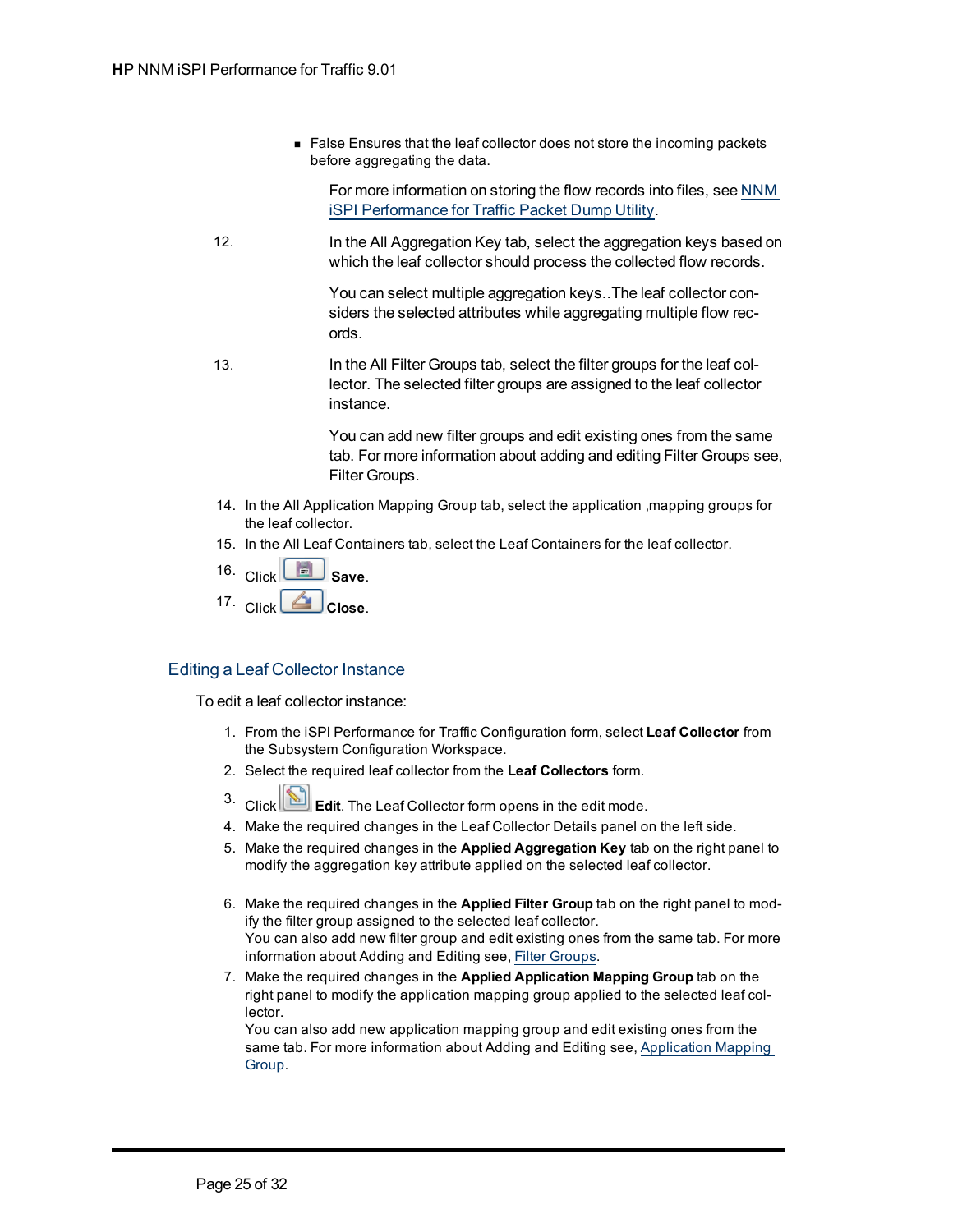

#### <span id="page-25-0"></span>Deleting a Leaf Collector Instance

To delete a Leaf Collector instance:

- 1. From the iSPI Performance for Traffic Configuration form, select **Leaf Collector** from the Subsystem Configuration Workspace.
- 2. Select the required Leaf Collector from those listed in the Leaf Collector form.
- 3. Click **X** Delete.

## <span id="page-25-1"></span>Starting and Stopping a Leaf Collector Instance

To start a Leaf Collector instance in the NNMi network:

- 1. From the iSPI Performance for Traffic Configuration form, select **Leaf Collector** from the Subsystem Configuration Workspace.
- 2. Select the required Leaf Collector from the displayed list.
- 3. Click **Start.**

To stop a Leaf Collector instance in the NNMi network:

- 1. From the iSPI Performance for Traffic Configuration form, select **Leaf Collector** from the Subsystem Configuration Workspace.
- 2. Select the required Leaf Collector.



## <span id="page-25-2"></span>Master Collector Configuration

<span id="page-25-3"></span>You can configure the Master Collector to perform the following tasks:

#### Domain Name Service Lookup

The DNS resolves the hostname and performs lookup of source and destination IP addresses.

Note:

- The DNS lookup is obtained by querying the DNS servers.
- The local system cache is not used to perform DNS Lookup.
- The possibility of increase in traffic flow to the DNS servers is high.
- The time resolution of performing DNS lookup is high as the iSPI Performance for Traffic configuration does not depend on local system cache lookup.
- The DNS lookup can be performed by the Leaf Collector, but it is cost-effective when it is performed by the Master Collector.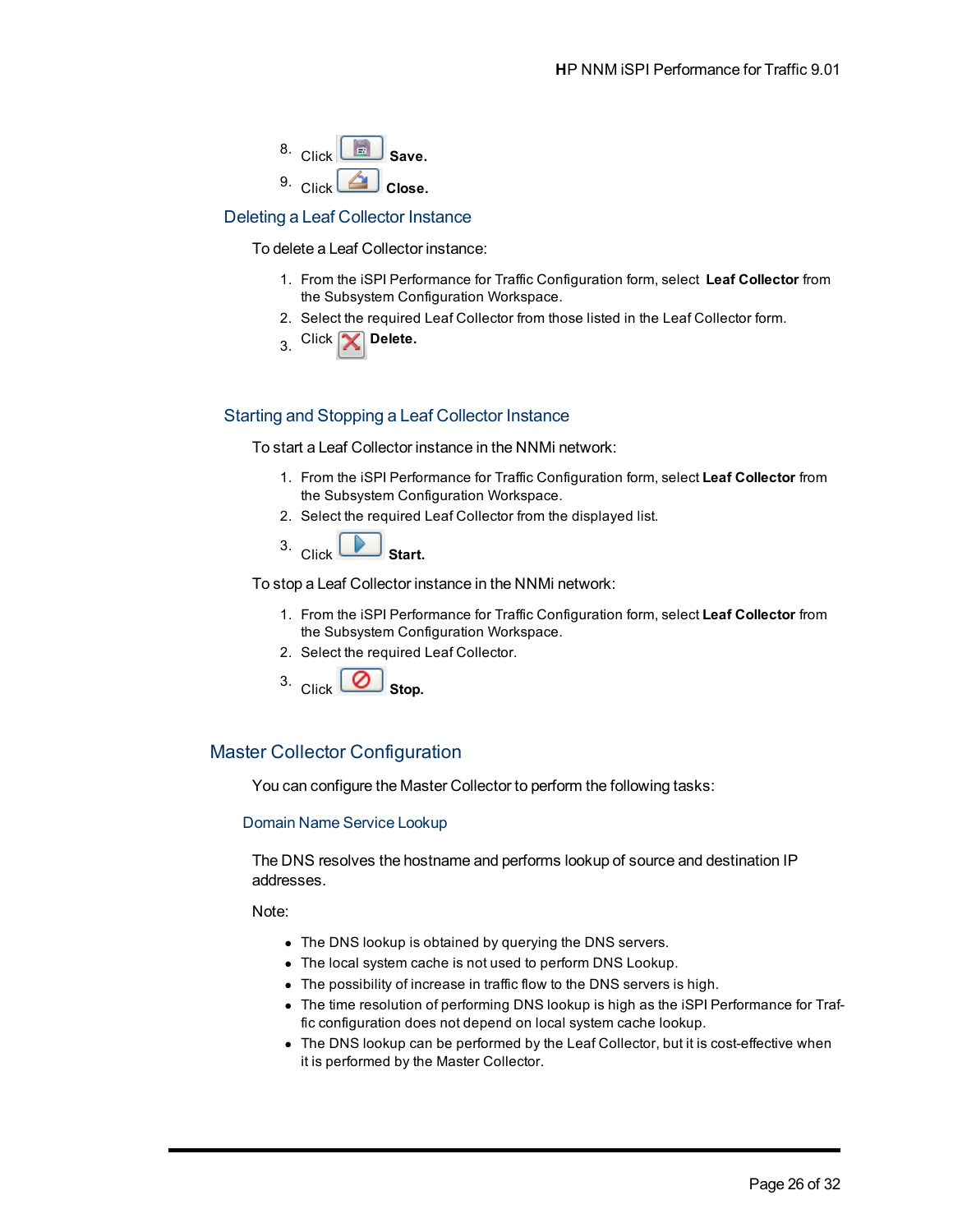• The source and destination IP address lookup must not be performed at Master Collector and Leaf Collector.

#### <span id="page-26-0"></span>Flushing IP Flow Records

The Master Collector flushes the IP flow records to iSPI Performance for Metrics components. You can configure the number of IP flow records that can be flushed to the iSPI Performance for Metrics components.

#### <span id="page-26-1"></span>To configure Master Collector,

- 1. From the iSPI Performance for Traffic Configuration form, select **Master Configuration** from the Subsystem Configuration Workspace.
- 2. Select the required value to enable the DNS lookup for source and destination IP addresses. Possible values are:
	- $i$  True
	- <sup>n</sup> False
- 3. Select **false** to disable the DNS lookup for source and destination IP addresses.
- 4. Enter the value for the number of IP flow records to be flushed.
- $\frac{5.}{2}$  Click  $\frac{1}{2}$  Save.
- 6. Click **Close.**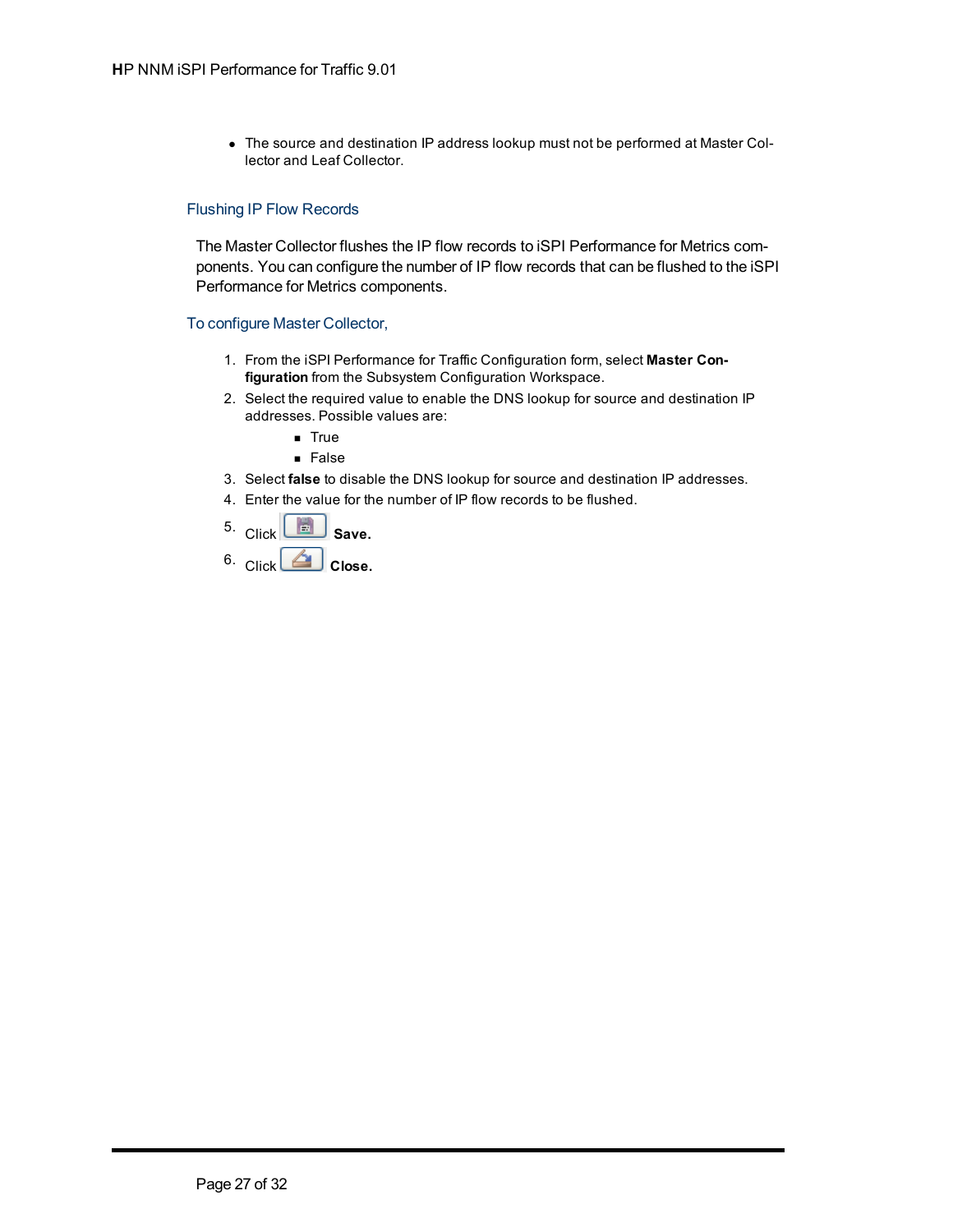## <span id="page-27-0"></span>The HP Network Node Manager i Software Smart Plug-in Performance for Traffic (NNM iSPI Performance for Traffic) Maps

The NNM iSPI Performance for Traffic Maps feature enables you to view the traffic flow information of NNM iSPI Performance for Traffic enabled nodes in the network in a graphical form.

NNM iSPI Performance for Traffic maps obtains information about any nodes that sends traffic flow to your network. You can view all the top destinations and applications that contributes to the traffic flow in your network at a given point of time.

The following NNM iSPI Performance for Traffic maps are available in the NNMi console:

- [Top](#page-29-0) [Sources](#page-29-0) [by](#page-29-0) [Destination](#page-29-0) [Map](#page-29-0)
- [Destination](#page-28-0) [and](#page-28-0) [Application](#page-28-0) [Map](#page-28-0)
- [Traffic](#page-28-1) [Path](#page-28-1) [View](#page-28-1)

#### **NNM iSPI Performance for Traffic Map Specific Icons**

The following table describes the icons that represents an IP address that appear on a map:

| <b>Icon</b> | <b>Description</b>                                                                                              |
|-------------|-----------------------------------------------------------------------------------------------------------------|
|             | Indicates an IP address that is not discovered by NNMi, but contributes to<br>the traffic flow in your network. |
| 鑂           | Indicates an application that contributes to the traffic flow in your network.                                  |

## <span id="page-27-1"></span>Accessing the NNM iSPI for Traffic Maps

To access the maps:

- 1. Select the table view you want from the **Workspaces** navigation panel. (For example, select the **Inventory** workspace, **Nodes** view.)
- 2. In the table view, click the  $\blacktriangledown$  selection box corresponding to the required node.
- 3. Select the **Actions** menu in the main toolbar and select **Traffic maps.**
- 4. Select the required map from the list.
- 5. Filter the information as required.
- 6. Click **Get Data** in the selected map form.

#### **Common Filters for Viewing the Maps**

You can use the following filters to view the map as required: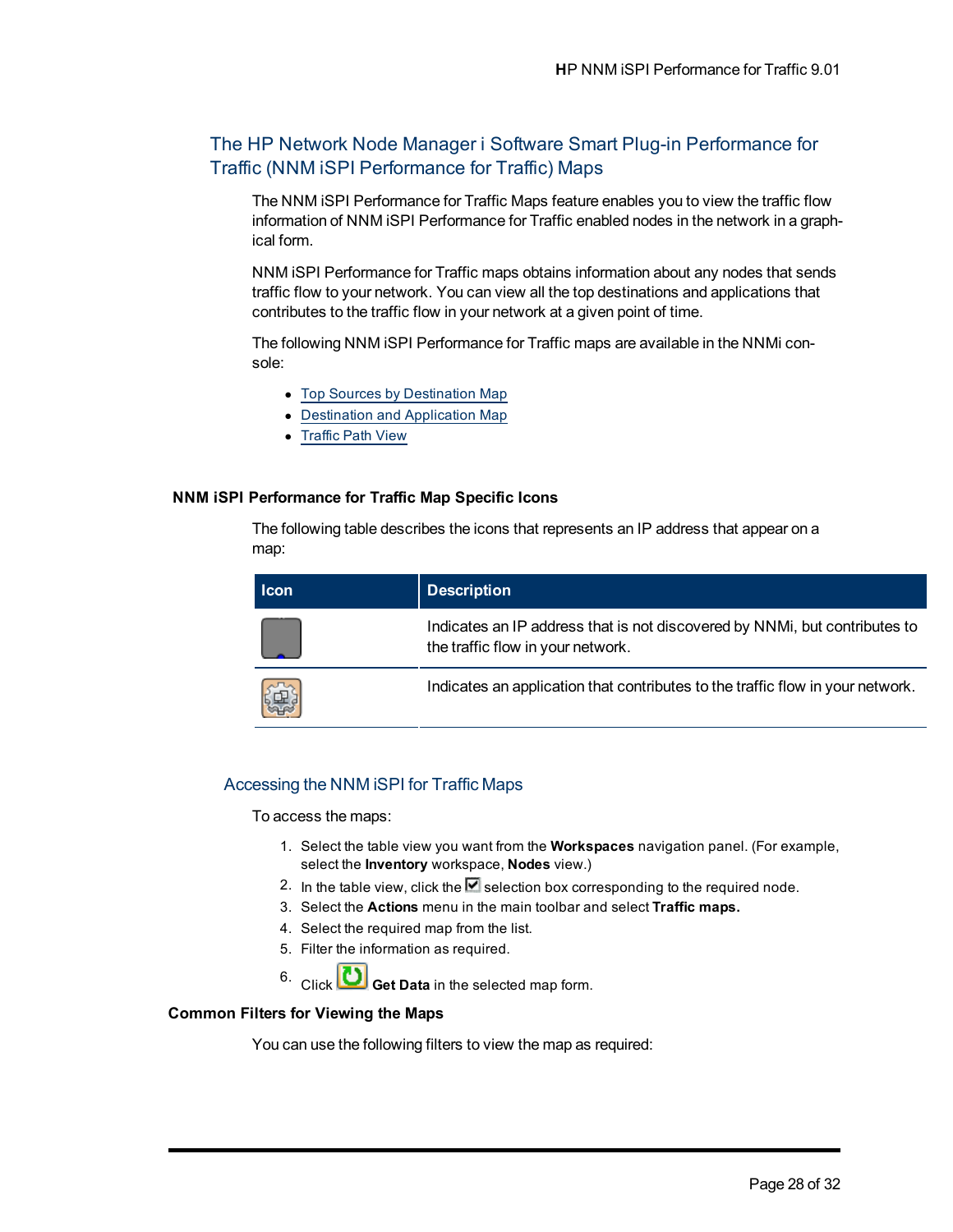| <b>Filter</b> | <b>Description</b>                                                                                                                                                                            |
|---------------|-----------------------------------------------------------------------------------------------------------------------------------------------------------------------------------------------|
| Metric        | This filter enables you to filter the map information according<br>to the selected metric. Possible values are:                                                                               |
|               | • Volume - In Bytes<br>• Volume - Out Bytes<br>• Number of Packets - Incoming<br>• Number of Packets - Outgoing<br>• Number of Flows - Incoming<br>• Number of Flows - Outgoing               |
| Time          | This filter enables you to filter your map view by time period.<br>Filtering using the time period filter lets you focus on the most<br>recent traffic flow information. Possible values are: |
|               | • Last 15 Minutes<br>• Last 30 Minutes<br>• Last 1 Hour<br>• Last 12 Hours                                                                                                                    |
| Top N         | This filter enables you to view the top contributors of traffic<br>flow to your network. Possible values are:                                                                                 |
|               | $\bullet$ Top 5<br>$\bullet$ Top 10<br>$\bullet$ Top 20                                                                                                                                       |

## <span id="page-28-0"></span>**Destination and Application Map**

This map displays the top destinations and applications that contribute to the traffic flow to your network. If the applications are directly connected to an IP address, the IP address is considered a destination. Some destination IP addresses may be connected to multiple applications.

The map is neither a network topology map nor a device centric map. It represents the logical views of traffic flows in a network.

Top N means top N application plus top N destinations grouped together.

## <span id="page-28-1"></span>Traffic Path View

This map displays the flow of network traffic. Path View calculates the route that data flows between two selected IP addresses where NNM iSPI Performance for Traffic is enabled, and provides a map of that information. The two IP addresses can be assigned to any combination of end nodes or routers.

This map enables you to:

- Generate a topology map where the NNM iSPI Performance for Traffic information is overlaid on the NNMi information
- Display the direction of the traffic flow.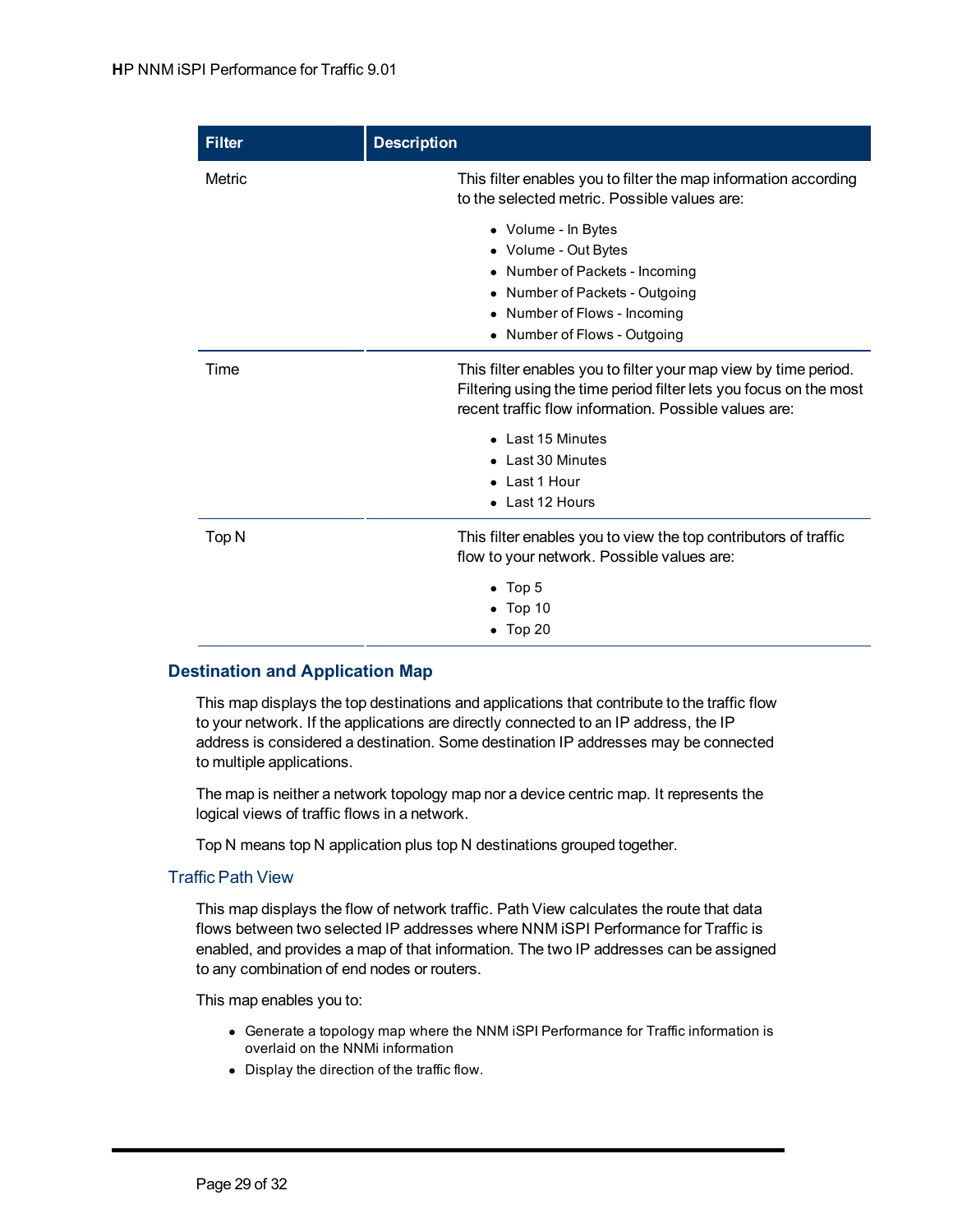- Deduce the metric data on the inflow side based on the reported flows on the first flow exporter in the path.
- Deduce the destination metric data by the last flow exporter on the path.
- Query the destination host IP address in the database for IP addresses entered in the map controls and Destination Host Name for the FQDN.

While accessing the Traffic Path view map, besides applying the common filters,in the **Source** and **Destination** fields, you must designate the IP addresses at both ends of the path using either the IPv4 address.

#### <span id="page-29-0"></span>Top Sources by Destination Map

This map displays the top source IP addresses that contribute to the traffic flow to a destination. You can get the information about the top contributors of traffic on your network. The map is displayed based on the IP address specified in the NNMi console. This selected IP address is considered as the source of the traffic flow.

The IP address of the node from which the map is launched, should be recognized by the respective leaf collector.

This map enables you to:

- View the traffic flow heading to any destination IP address in the network. It is not necessary for the IP address to be managed by NNMi.
- Generate the logical views of traffic flowing from the Top N sources to the specified destination in a network. This map is neither a network topology map nor a device centric map.
- Display the traffic flowing from each IP address if a flow generator (router or switch) has multiple IP addresses.

The colors of destination IP addresses displayed in the NNM iSPI Performance for Traffic map are not associated with the status colors in NNMi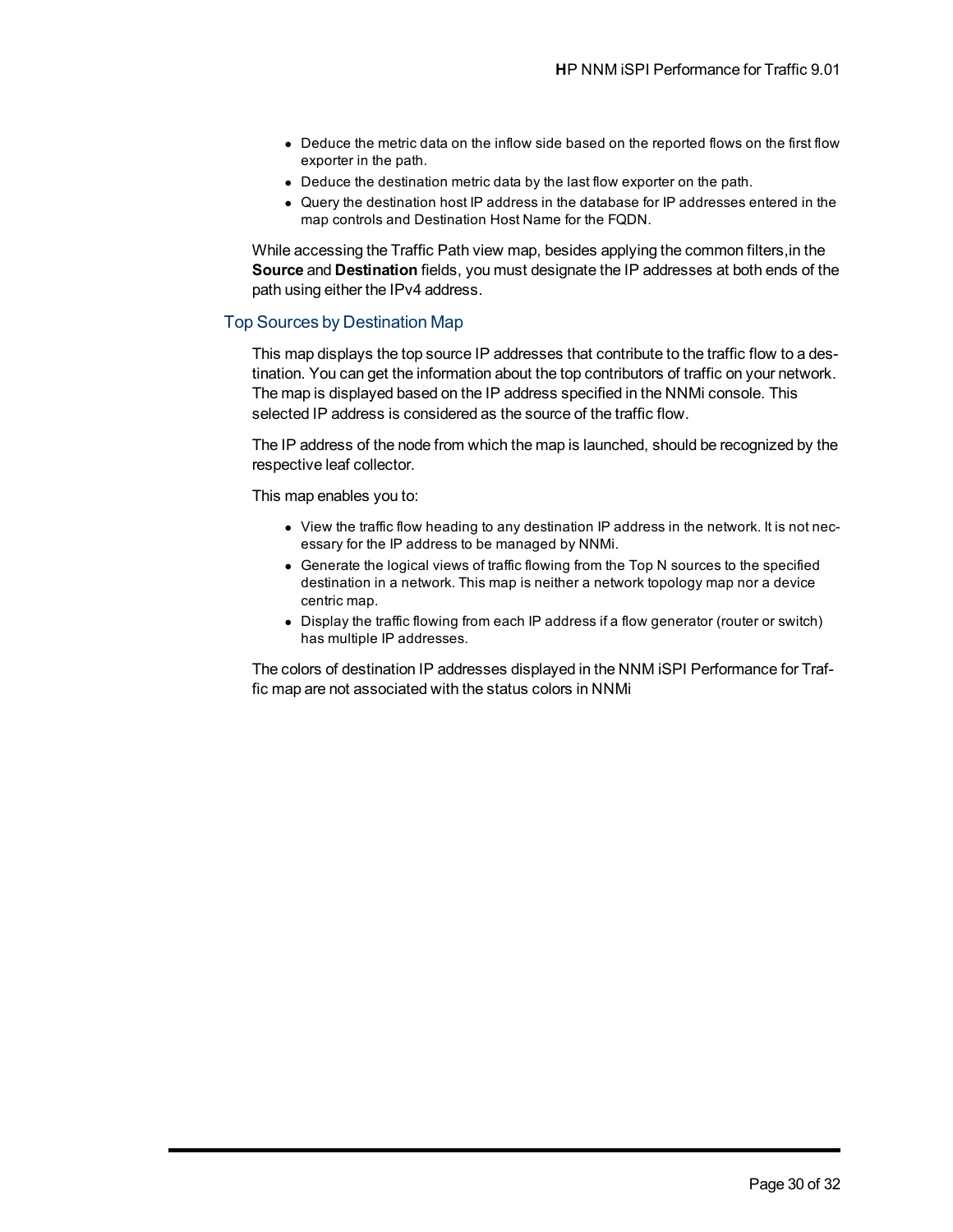## <span id="page-30-0"></span>Quick Launch iSPI Performance for Traffic Configuration

The Quick Launch iSPI Performance for Traffic Configuration extends the usability of iSPI Performance for Traffic Configuration. The application works as follows:



You can create a condition and map it to the application group or filter group in a single step. You can also use the existing application group or create an application group for new conditions.

The Quick Launch iSPI Performance for Traffic Configuration application appends expression name and application name to the newly created condition, after saving the condition. This process is auto-generated.

You can use the Quick Launch iSPI Performance for Traffic Configuration to quickly create a condition and add it to a group. You cannot add expressions with multiple conditions through quick configuration. You can map Filter and Application mapping condition to a new or existing group. With quick configuration, the expression name, application mapping name, filter name are auto-generated.

For example, if a condition called Oracle is created and mapped to the application group named 'Protocolmap', and the expression name - Oracleexp and application mapper - Oracleexpmap are appended to the condition by the application. the mapper 'Oracleexpmap' becomes the component of Protocolmap group.

## <span id="page-30-1"></span>Quick Filter Configuration

To configure a filter using Quick Launch iSPI Configuration:

- 1. From the iSPI Performance for Traffic Configuration form, click **Quick Filter**. The condition details form opens. The right panel displays all the filter groups configured.
- 2. Type the condition name in the Condition Name field.The condition name must be alphanumeric, and must not contain special characters or empty spaces.
- 3. Select the available flow attribute from the drop-down list available in the Flow Attribute field. Select the required operation from the drop-down list.
- 4. Select the required value from drop-down list available in the Filter Operation field.
- 5. Type the required value in the Operand field.
- 6. Select the required filter group displayed in the **All Filter Group** tab on the right panel.